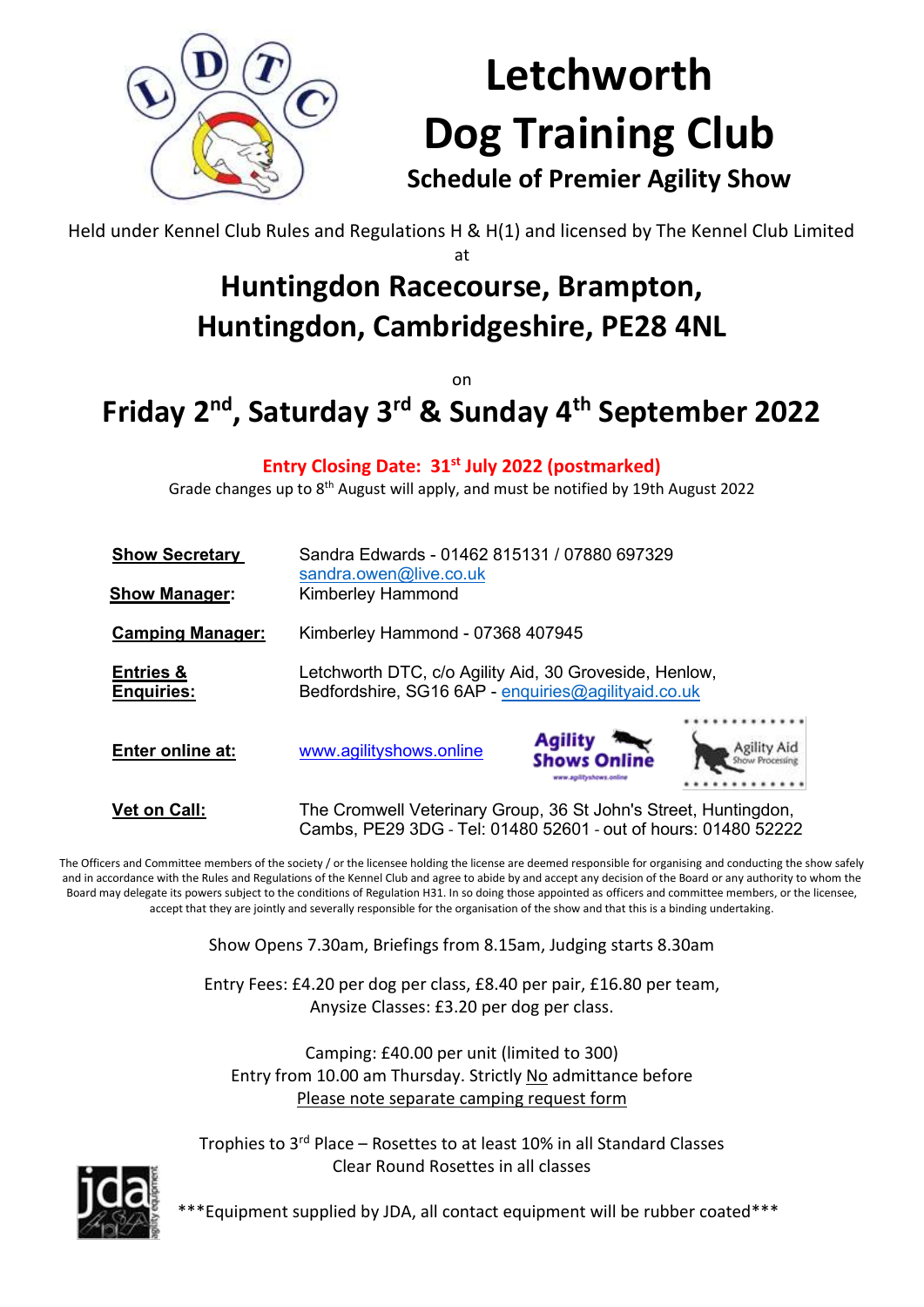## Friday Classes

|    | <b>Class</b>                                                                           | $\mathbf{1}$ | $\overline{2}$ | $\overline{\mathbf{3}}$ | 4 | 5 | 6 | $\overline{\mathbf{z}}$ | Judge                   |
|----|----------------------------------------------------------------------------------------|--------------|----------------|-------------------------|---|---|---|-------------------------|-------------------------|
| 1  | Large Agility Graded 1 & 2                                                             | $\mathbf{1}$ | $\overline{2}$ |                         |   |   |   |                         | Russell Hempston        |
| 2  | Large Agility Graded 3, 4 & 5                                                          |              |                | $\overline{3}$          | 4 | 5 |   |                         | <b>Trevor Shelswell</b> |
| 3  | Large Agility Graded 6 & 7                                                             |              |                |                         |   |   | 6 | $\overline{7}$          | <b>Trevor Shelswell</b> |
| 4  | Large Jumping Graded 1 & 2                                                             | $\mathbf{1}$ | $\overline{2}$ |                         |   |   |   |                         | Joanne Richards         |
| 5  | Large Jumping Graded 3, 4 & 5                                                          |              |                | 3                       | 4 | 5 |   |                         | <b>Brooke Smiles</b>    |
| 6  | Large Jumping Graded 6 & 7                                                             |              |                |                         |   |   | 6 | 7                       | John Ward               |
| 7  | Large Jumping Combined Grades 1 - 3                                                    | $\mathbf{1}$ | 2              | 3                       |   |   |   |                         | Stella Coombes          |
| 8  | Large Jumping Combined Grades 4 - 7                                                    |              |                |                         | 4 | 5 | 6 | $\overline{7}$          | Lorna Hatherly          |
| 9  | Large Helter Skelter Combined Grades 1 - 4 (Special)                                   | $\mathbf{1}$ | $\overline{2}$ | 3                       | 4 |   |   |                         | Jemma Cain              |
| 10 | Large Helter Skelter Combined Grades 5 - 7 (Special)                                   |              |                |                         |   | 5 | 6 | $\overline{7}$          | Malcolm Jones           |
| 11 | Large International Agility Festival Team Qualifier                                    | $\mathbf{1}$ | $\overline{2}$ | 3                       | 4 | 5 | 6 | 7                       | Anne Westrope           |
|    | Grades 1-7 (Special)                                                                   |              |                |                         |   |   |   |                         |                         |
|    |                                                                                        |              |                |                         |   |   |   |                         |                         |
| 12 | Intermediate Agility Graded 1 & 2                                                      | $\mathbf{1}$ | $\overline{2}$ |                         |   |   |   |                         | Russell Hempston        |
| 13 | Intermediate Agility Graded 3, 4 & 5                                                   |              |                | 3                       | 4 | 5 |   |                         | <b>Russell Hempston</b> |
| 14 | Intermediate Agility Graded 6 & 7                                                      |              |                |                         |   |   | 6 | $\overline{7}$          | <b>Trevor Shelswell</b> |
| 15 | Intermediate Jumping Graded 1 & 2                                                      | $\mathbf{1}$ | $\overline{2}$ |                         |   |   |   |                         | Joanne Richards         |
| 16 | Intermediate Jumping Graded 3, 4 & 5                                                   |              |                | 3                       | 4 | 5 |   |                         | <b>Brooke Smiles</b>    |
| 17 | Intermediate Jumping Graded 6 & 7                                                      |              |                |                         |   |   | 6 | 7                       | John Ward               |
| 18 | Intermediate Jumping Combined Grades 1 - 3                                             | $\mathbf{1}$ | $\overline{2}$ | 3                       |   |   |   |                         | Stella Coombes          |
| 19 | Intermediate Jumping Combined Grades 4 - 7                                             |              |                |                         | 4 | 5 | 6 | $\overline{7}$          | Lorna Hatherly          |
| 20 | Intermediate Helter Skelter Combined Grades 1 - 4 (Special)                            | $\mathbf{1}$ | $\overline{2}$ | $\overline{3}$          | 4 |   |   |                         | Jemma Cain              |
| 21 | Intermediate Helter Skelter Combined Grades 5 - 7 (Special)                            |              |                |                         |   | 5 | 6 | 7                       | Malcolm Jones           |
| 22 | Intermediate International Agility Festival Team Qualifier<br>Grades $1 - 7$ (Special) | $\mathbf{1}$ | 2              | 3                       | 4 | 5 | 6 | 7                       | Anne Westrope           |
|    |                                                                                        |              |                |                         |   |   |   |                         |                         |
| 23 | Medium Agility Graded 1 & 2                                                            | $\mathbf{1}$ | $\overline{2}$ |                         |   |   |   |                         | Anne Westrope           |
| 24 | Medium Agility Graded 3, 4 & 5                                                         |              |                | $\overline{3}$          | 4 | 5 |   |                         | <b>Russell Hempston</b> |
| 25 | Medium Agility Graded 6 & 7                                                            |              |                |                         |   |   | 6 | 7                       | <b>Trevor Shelswell</b> |
| 26 | Medium Jumping Graded 1 & 2                                                            | $\mathbf{1}$ | $\overline{2}$ |                         |   |   |   |                         | Joanne Richards         |
| 27 | Medium Jumping Graded 3, 4 & 5                                                         |              |                | 3                       | 4 | 5 |   |                         | <b>Brooke Smiles</b>    |
| 28 | Medium Jumping Graded 6 & 7                                                            |              |                |                         |   |   | 6 | $\overline{7}$          | John Ward               |
| 29 | Medium Jumping Combined Grades 1 - 3                                                   | $\mathbf{1}$ | $\overline{2}$ | $\overline{3}$          |   |   |   |                         | Stella Coombes          |
| 30 | Medium Jumping Combined Grades 4 - 7                                                   |              |                |                         | 4 | 5 | 6 | $\overline{7}$          | Lorna Hatherly          |
| 31 | Medium Helter Skelter Combined Grades 1 - 4 (Special)                                  | $\mathbf{1}$ | $\overline{2}$ | $\overline{3}$          | 4 |   |   |                         | Jemma Cain              |
| 32 | Medium Helter Skelter Combined Grades 5 - 7 (Special)                                  |              |                |                         |   | 5 | 6 | 7                       | Malcolm Jones           |
|    |                                                                                        |              |                |                         |   |   |   |                         |                         |
| 33 | Small Agility Graded 1 & 2                                                             | $\mathbf{1}$ | $\overline{2}$ |                         |   |   |   |                         | Anne Westrope           |
| 34 | Small Agility Graded 3, 4 & 5                                                          |              |                | 3                       | 4 | 5 |   |                         | Russell Hempston        |
| 35 | Small Agility Graded 6 & 7                                                             |              |                |                         |   |   | 6 | 7                       | <b>Trevor Shelswell</b> |
| 36 | Small Jumping Graded 1 & 2                                                             | $1\,$        | $\overline{2}$ |                         |   |   |   |                         | Joanne Richards         |
| 37 | Small Jumping Graded 3, 4 & 5                                                          |              |                | 3                       | 4 | 5 |   |                         | <b>Brooke Smiles</b>    |
| 38 | Small Jumping Graded 6 & 7                                                             |              |                |                         |   |   | 6 | 7                       | John Ward               |
| 39 | Small Jumping Combined Grades 1 - 3                                                    | $\mathbf{1}$ | 2              | 3                       |   |   |   |                         | Stella Coombes          |
| 40 | Small Jumping Combined Grades 4 - 7                                                    |              |                |                         | 4 | 5 | 6 | 7                       | Lorna Hatherly          |
| 41 | Small Helter Skelter Combined Grades 1 - 4 (Special)                                   | $\mathbf{1}$ | 2              | 3                       | 4 |   |   |                         | Jemma Cain              |
| 42 | Small Helter Skelter Combined Grades 5 - 7 (Special)                                   |              |                |                         |   | 5 | 6 | 7                       | Malcolm Jones           |
|    |                                                                                        |              |                |                         |   |   |   |                         |                         |
| 43 | Anysize Helter Skelter Combined Grades 1 - 7 (Special)                                 | $\mathbf{1}$ | 2              | 3                       | 4 | 5 | 6 | 7                       | Jemma Cain              |
| 44 | Anysize Jumping Combined Grades 1 - 7 (Special)                                        | $\mathbf{1}$ | 2              | $\overline{3}$          | 4 | 5 | 6 | 7                       | John Ward               |
|    |                                                                                        |              |                |                         |   |   |   |                         |                         |

Each dog may enter a maximum of 4 classes **Plus** teams.

Dogs entering more than 4 classes will be removed from the highest numbered non qualifier class.

Dogs entering Anysize classes may not enter any other classes Judges allocated to classes may change and classes may be split depending on class entries

Scores, ring/class updates and results can be viewed online at: [www.agilityaid.co.uk/results](http://www.agilityaid.co.uk/results)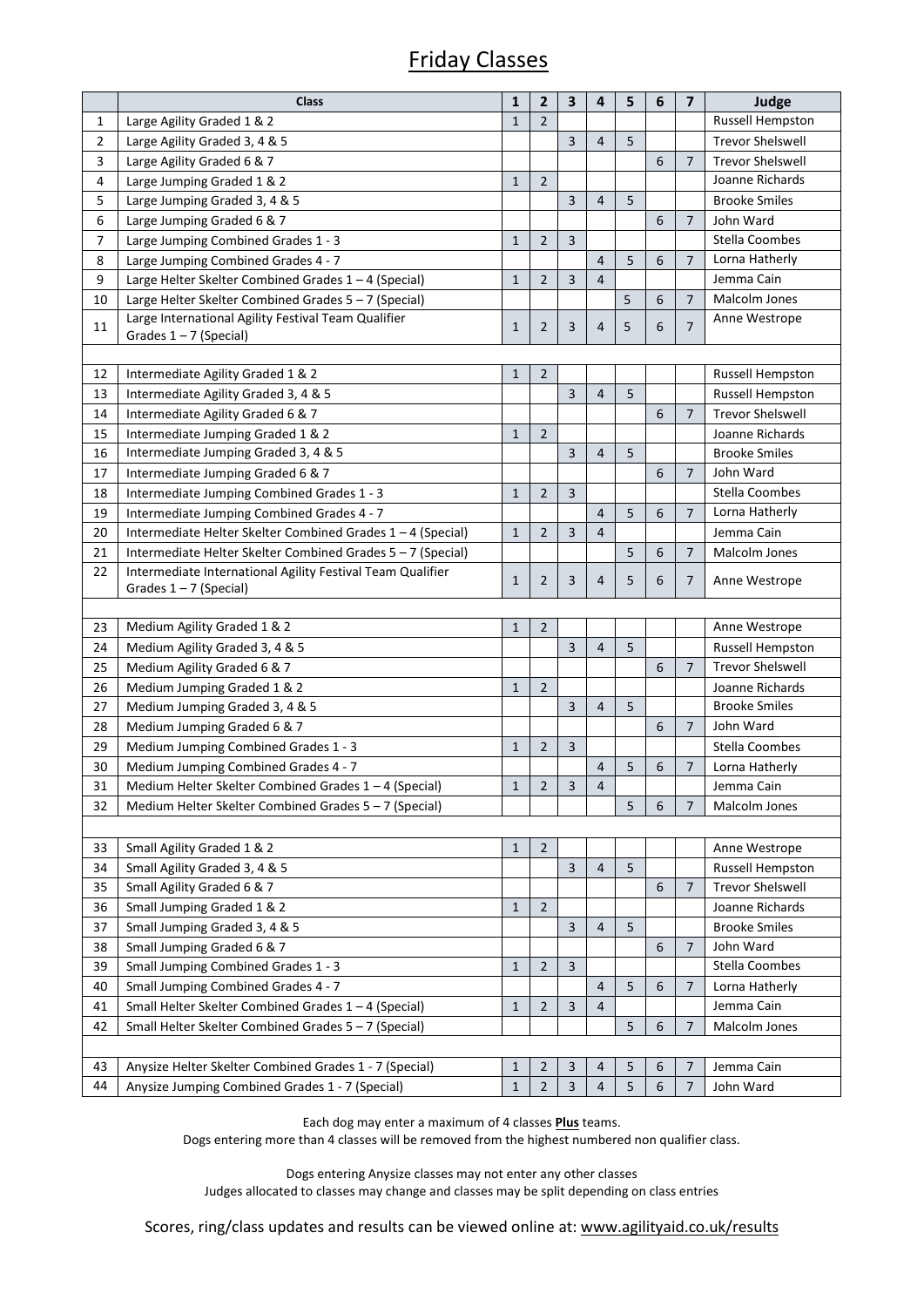## Saturday Classes

|    | <b>Class</b>                                                                                                                                                           | $\mathbf{1}$ | $\overline{\mathbf{2}}$ | $\overline{\mathbf{3}}$ | 4              | 5 | 6                | $\overline{\mathbf{z}}$ | Judge                    |
|----|------------------------------------------------------------------------------------------------------------------------------------------------------------------------|--------------|-------------------------|-------------------------|----------------|---|------------------|-------------------------|--------------------------|
| 45 | Large Agility Graded 1 & 2                                                                                                                                             |              | $\overline{2}$          |                         |                |   |                  |                         | <b>Tamzin Love</b>       |
| 46 | Large Agility Graded 3, 4 & 5                                                                                                                                          |              |                         | 3                       | $\overline{4}$ | 5 |                  |                         | John Woolley             |
| 47 | Large Agility Graded 6 & 7                                                                                                                                             |              |                         |                         |                |   | 6                | $\overline{7}$          | Angelo Docherty          |
| 48 | Large Jumping Graded 1 & 2                                                                                                                                             | 1            | $\overline{2}$          |                         |                |   |                  |                         | Sheila Taylor            |
| 49 | Large Jumping Graded 3, 4 & 5                                                                                                                                          |              |                         | 3                       | $\overline{4}$ | 5 |                  |                         | Adrian Shafto            |
| 50 | Large Jumping Graded 6 & 7                                                                                                                                             |              |                         |                         |                |   | 6                | $\overline{7}$          | Jennie Thorpe            |
| 51 | Large Jumping Combined Grades 1 - 4                                                                                                                                    | 1            | $\overline{2}$          | 3                       | 4              |   |                  |                         | Norman Love              |
| 52 | Large Jumping Combined Grades 5 - 7                                                                                                                                    |              |                         |                         |                | 5 | 6                | 7                       | Lynnette Garstang        |
|    |                                                                                                                                                                        |              |                         |                         |                |   |                  |                         |                          |
| 53 | Intermediate Agility Graded 1 & 2                                                                                                                                      | 1            | $\overline{2}$          |                         |                |   |                  |                         | <b>Tamzin Love</b>       |
| 54 | Intermediate Agility Graded 3, 4 & 5                                                                                                                                   |              |                         | 3                       | $\overline{4}$ | 5 |                  |                         | John Woolley             |
| 55 | Intermediate Agility Graded 6 & 7                                                                                                                                      |              |                         |                         |                |   | 6                | $\overline{7}$          | Angelo Docherty          |
| 56 | Intermediate Jumping Graded 1 & 2                                                                                                                                      | 1            | $\overline{2}$          |                         |                |   |                  |                         | Hayley Gilbert           |
| 57 | Intermediate Jumping Graded 3, 4 & 5                                                                                                                                   |              |                         | 3                       | $\overline{4}$ | 5 |                  |                         | Adrian Shafto            |
| 58 | Intermediate Jumping Graded 6 & 7                                                                                                                                      |              |                         |                         |                |   | 6                | $\overline{7}$          | Jennie Thorpe            |
| 59 | Intermediate Jumping Combined Grades 1 - 4                                                                                                                             | 1            | $\overline{2}$          | 3                       | $\overline{4}$ |   |                  |                         | Norman Love              |
| 60 | Intermediate Jumping Combined Grades 5 - 7                                                                                                                             |              |                         |                         |                | 5 | 6                | 7                       | Lynnette Garstang        |
|    |                                                                                                                                                                        |              |                         |                         |                |   |                  |                         |                          |
| 61 | Medium Agility Graded 1 & 2                                                                                                                                            | 1            | $\overline{2}$          |                         |                |   |                  |                         | <b>Tamzin Love</b>       |
| 62 | Medium Agility Graded 3, 4 & 5                                                                                                                                         |              |                         | 3                       | $\overline{4}$ | 5 |                  |                         | John Woolley             |
| 63 | Medium Agility Graded 6 & 7                                                                                                                                            |              |                         |                         |                |   | 6                | 7                       | Angelo Docherty          |
| 64 | Medium Jumping Graded 1 & 2                                                                                                                                            | 1            | $\overline{2}$          |                         |                |   |                  |                         | Sheila Taylor            |
| 65 | Medium Jumping Graded 3, 4 & 5                                                                                                                                         |              |                         | 3                       | 4              | 5 |                  |                         | Yvonne Horner            |
| 66 | Medium Jumping Graded 6 & 7                                                                                                                                            |              |                         |                         |                |   | 6                | $\overline{7}$          | Jennie Thorpe            |
| 67 | Medium Jumping Combined Grades $1 - 4$                                                                                                                                 | 1            | 2                       | 3                       | 4              |   |                  |                         | <b>Hayley Gilbert</b>    |
| 68 | Medium Jumping Combined Grades 5 - 7                                                                                                                                   |              |                         |                         |                | 5 | 6                | 7                       | <b>Lynnette Garstang</b> |
|    |                                                                                                                                                                        |              |                         |                         |                |   |                  |                         |                          |
| 69 | Small Agility Graded 1 & 2                                                                                                                                             | 1            | $\overline{2}$          |                         |                |   |                  |                         | <b>Tamzin Love</b>       |
| 70 | Small Agility Graded 3, 4 & 5                                                                                                                                          |              |                         | 3                       | 4              | 5 |                  |                         | John Woolley             |
| 71 | Small Agility Graded 6 & 7                                                                                                                                             |              |                         |                         |                |   | 6                | 7                       | Angelo Docherty          |
| 72 | Small Jumping Graded 1 & 2                                                                                                                                             | 1            | 2                       |                         |                |   |                  |                         | Sheila Taylor            |
| 73 | Small Jumping Graded 3, 4 & 5                                                                                                                                          |              |                         | 3                       | 4              | 5 |                  |                         | Yvonne Horner            |
| 74 | Small Jumping Graded 6 & 7                                                                                                                                             |              |                         |                         |                |   | 6                | $\overline{7}$          | Jennie Thorpe            |
| 75 | Small Jumping Combined Grades $1 - 4$                                                                                                                                  | 1            | $\overline{2}$          | 3                       | 4              |   |                  |                         | <b>Hayley Gilbert</b>    |
| 76 | Small Jumping Combined Grades 5 - 7                                                                                                                                    |              |                         |                         |                | 5 | $\boldsymbol{6}$ | 7 <sup>7</sup>          | Lynnette Garstang        |
|    |                                                                                                                                                                        |              |                         |                         |                |   |                  |                         |                          |
| 77 | Discover Dogs Small / Mixi Pairs Challenge Qualifier<br>Combined Grades $1 - 7$ (Special)<br>Small / Medium<br>a)<br>b)<br>Small / Intermediate<br>Small / Large<br>c) | $\mathbf{1}$ | $\overline{2}$          | 3                       | $\overline{4}$ | 5 | 6                | 7                       | Yvonne Horner            |
|    |                                                                                                                                                                        |              |                         |                         |                |   |                  |                         |                          |
| 78 | Anysize Helter Skelter Combined Grades 1-7 (Special)                                                                                                                   | 1            | $\overline{2}$          | 3                       | 4              | 5 | 6                | $\overline{7}$          | Sheila Taylor            |
| 79 | Anysize Jumping Comb Grades $1 - 7$ (Special)                                                                                                                          | $\mathbf{1}$ | $\overline{2}$          | $\mathbf{3}$            | $\overline{4}$ | 5 | 6                | $\overline{7}$          | <b>Hayley Gilbert</b>    |

Each dog may enter a maximum of 3 classes plus pairs

Dogs entering Anysize classes may not enter any other classes Judges allocated to classes may change and classes may be split depending on class entries

Scores, ring/class updates and results can be viewed online at: [www.agilityaid.co.uk/results](http://www.agilityaid.co.uk/results)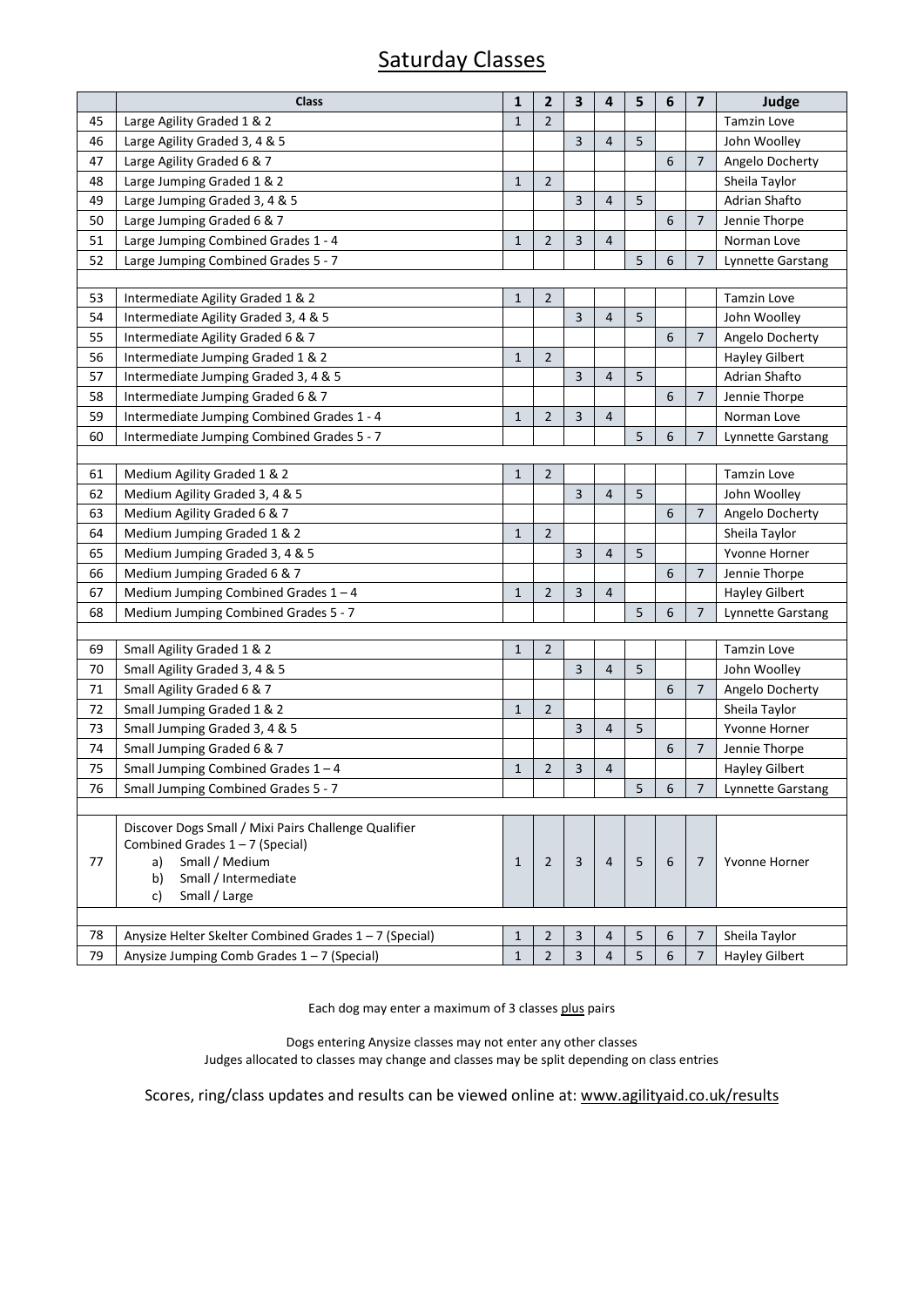## Sunday Classes

|     | <b>Class</b>                                                                                              | $\mathbf{1}$ | 2              | 3                       | 4              | 5 | 6          | $\overline{\phantom{a}}$ | Judge                |
|-----|-----------------------------------------------------------------------------------------------------------|--------------|----------------|-------------------------|----------------|---|------------|--------------------------|----------------------|
| 80  | Large Agility Graded 1, 2 & 3                                                                             | $\mathbf{1}$ | $\overline{2}$ | 3                       |                |   |            |                          | Sarah Boxall         |
| 81  | Large Agility Graded 4 & 5                                                                                |              |                |                         | $\overline{4}$ | 5 |            |                          | <b>Bill Chaffe</b>   |
| 82  | Large Agility Graded 6 & 7                                                                                |              |                |                         |                |   | 6          | 7                        | Jacqui Wood          |
| 83  | Large Jumping Combined Grades 1 - 3                                                                       | $1\,$        | $\overline{2}$ | 3                       |                |   |            |                          | <b>Helen Sargent</b> |
| 84  | Large Jumping Combined Grades 4 - 7                                                                       |              |                |                         | 4              | 5 | 6          | $\overline{7}$           | Paul Smith           |
| 85  | Crufts Large Novice ABC Agility Stakes Qualifier<br>Combined Grades $1 - 5$ (Special)                     | $\mathbf{1}$ | $\overline{2}$ | 3                       | $\overline{4}$ | 5 |            |                          | <b>Gary Murphy</b>   |
|     | Awards for this class have been kindly donated by<br>Troy & Debbie Hedger, In memory of Shadow Foxy Lady. |              |                |                         |                |   |            |                          |                      |
| 86  | Large Jumping Combined Grades 1 - 7                                                                       | 1            | 2              | 3                       | 4              | 5 | 6          | 7                        | Graham Scott         |
|     |                                                                                                           |              |                |                         |                |   |            |                          |                      |
| 87  | Intermediate Agility Graded 1, 2 & 3                                                                      | $\mathbf{1}$ | $\overline{2}$ | 3                       |                |   |            |                          | Sarah Boxall         |
| 88  | Intermediate Agility Graded 4 & 5                                                                         |              |                |                         | $\overline{4}$ | 5 |            |                          | <b>Bill Chaffe</b>   |
| 89  | Intermediate Agility Graded 6 & 7                                                                         |              |                |                         |                |   | 6          | 7                        | Jacqui Wood          |
| 90  | Intermediate Jumping Combined Grades 1 - 3                                                                | $\mathbf{1}$ | $\overline{2}$ | 3                       |                |   |            |                          | <b>Helen Sargent</b> |
| 91  | Intermediate Jumping Combined Grades 4 - 7                                                                |              |                |                         | $\overline{4}$ | 5 | 6          | $\overline{7}$           | Paul Smith           |
| 92  | Crufts Intermediate Novice ABC Agility Stakes Qualifier<br>Combined Grades 1-5 (Special)                  | $1\,$        | $\overline{2}$ | 3                       | 4              | 5 |            |                          | Gary Murphy          |
| 93  | Intermediate Jumping Combined Grades 1 - 7                                                                | $1\,$        | $\overline{2}$ | 3                       | 4              | 5 | 6          | $\overline{7}$           | Graham Scott         |
|     |                                                                                                           |              |                |                         |                |   |            |                          |                      |
| 94  | Medium Agility Graded 1, 2 & 3                                                                            | $\mathbf{1}$ | $\overline{2}$ | $\overline{3}$          |                |   |            |                          | Jacqui Wood          |
| 95  | Medium Agility Graded 4 & 5                                                                               |              |                |                         | $\overline{4}$ | 5 |            |                          | <b>Bill Chaffe</b>   |
| 96  | Medium Agility Graded 6 & 7                                                                               |              |                |                         |                |   | 6          | 7                        | Jacqui Wood          |
| 97  | Medium Jumping Combined Grades 1 - 3                                                                      | $\mathbf{1}$ | 2              | 3                       |                |   |            |                          | Alison Smith         |
| 98  | Medium Jumping Combined Grades 4 - 7                                                                      |              |                |                         | $\overline{4}$ | 5 | 6          | $\overline{7}$           | Paul Smith           |
| 99  | Crufts Medium ABC Agility Stakes Qualifier<br>Combined Grades 1-7 (Special)                               | $\mathbf{1}$ | 2              | 3                       | 4              | 5 | 6          | 7                        | <b>Gary Murphy</b>   |
| 100 | Medium Jumping Combined Grades 1 - 7                                                                      | $\mathbf{1}$ | $\overline{2}$ | 3                       | 4              | 5 | 6          | $\overline{7}$           | Graham Scott         |
|     |                                                                                                           |              |                |                         |                |   |            |                          |                      |
| 101 | Small Agility Graded 1, 2 & 3                                                                             | $\mathbf{1}$ | 2              | $\overline{3}$          |                |   |            |                          | <b>Bill Chaffe</b>   |
| 102 | Small Agility Graded 4 & 5                                                                                |              |                |                         | $\overline{4}$ | 5 |            |                          | <b>Bill Chaffe</b>   |
| 103 | Small Agility Graded 6 & 7                                                                                |              |                |                         |                |   | 6          | $\overline{7}$           | Jacqui Wood          |
| 104 | Small Jumping Combined Grades 1 - 3                                                                       | $\mathbf{1}$ | $\overline{2}$ | 3                       |                |   |            |                          | Alison Smith         |
| 105 | Small Jumping Combined Grades 4 - 7                                                                       |              |                |                         | 4              | 5 | 6          | 7                        | Paul Smith           |
| 106 | Small Jumping Combined Grades 1 - 7                                                                       | $\mathbf{1}$ | $\overline{c}$ | $\overline{\mathbf{3}}$ | 4              | 5 | $\sqrt{6}$ | 7                        | Graham Scott         |
|     |                                                                                                           |              |                |                         |                |   |            |                          |                      |
| 107 | Anysize Helter Skelter Combined Grades 1-7 (Special)                                                      | $\mathbf{1}$ | $\overline{2}$ | 3                       | 4              | 5 | 6          | 7                        | <b>Helen Sargent</b> |
| 108 | Anysize Jumping Comb Grades 1-7 (Special)                                                                 | $\mathbf{1}$ | 2              | 3                       | 4              | 5 | 6          | 7                        | Alison Smith         |

Each dog may enter a maximum of 3 classes Dogs entering more than 3 classes will be removed from the highest numbered non qualifier class.

Dogs entering Anysize classes may not enter any other classes Judges allocated to classes may change and classes may be split depending on class entries

Scores, ring/class updates and results can be viewed online at: [www.agilityaid.co.uk/results](http://www.agilityaid.co.uk/results)

#### **Reserve Judges:**

Karen Parker & Steve Fall (Friday & Saturday) Angelo Docherty (Sunday). Amy Gandy, Kim Taylor & Ray Burke.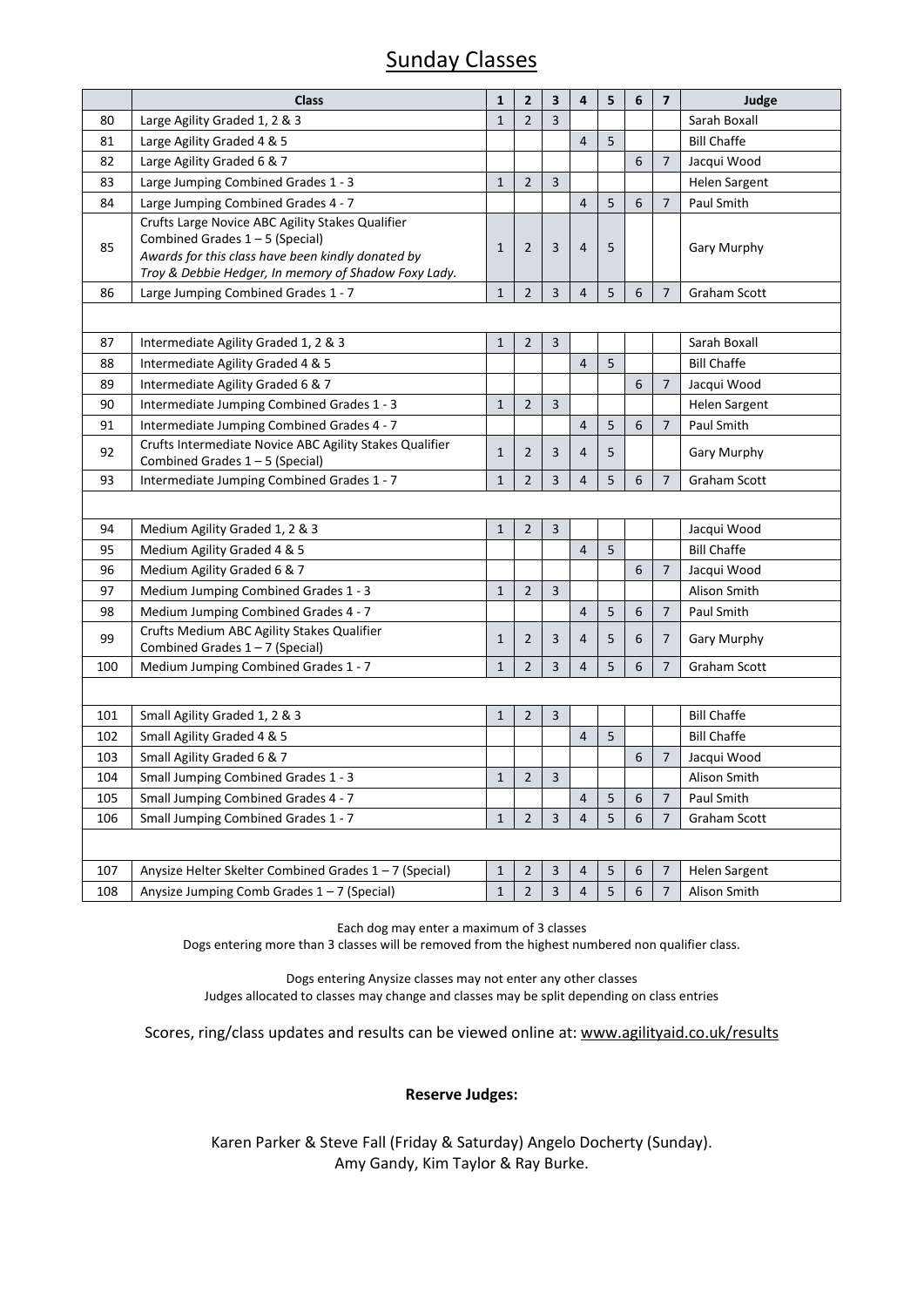| Letchworth DTC would like to thank the following<br><b>Tradestands and Sponsors for their support:</b> |                                          |                                                                        |  |  |  |
|--------------------------------------------------------------------------------------------------------|------------------------------------------|------------------------------------------------------------------------|--|--|--|
| K9 TIME<br>K9 Time<br><b>Electronic Timing</b><br>www.k9time.org<br>07814 836119                       | rosettes<br>just<br>(SO)<br>01462 813449 | <b>JDA Agility</b><br><b>Equipment Hire</b><br>www.jda-<br>agility.com |  |  |  |
| <b>Custom Made Cages</b><br>By<br>Steve Gardner & Son                                                  | Ain't Misbehavin Clothing                | Ginger Dog Camping                                                     |  |  |  |
| Pawstrading Ltd                                                                                        | Agility Photography UK                   | Regatta<br>Outdoor Clothing<br>$\epsilon$                              |  |  |  |
| Smiffys<br>Snackbar                                                                                    | <b>Riaflex Ltd</b>                       | Kookaburra Coffee                                                      |  |  |  |
| <b>THE KENNEL CLUB</b><br>Making a difference for dogs                                                 |                                          | <b>THE KENNEL CLUB</b><br>Making a difference for dogs                 |  |  |  |
|                                                                                                        |                                          |                                                                        |  |  |  |

 $\mathbb F$ 

**\*\*\*Please note that the area around the rings is out of bounds after dark\*\*\***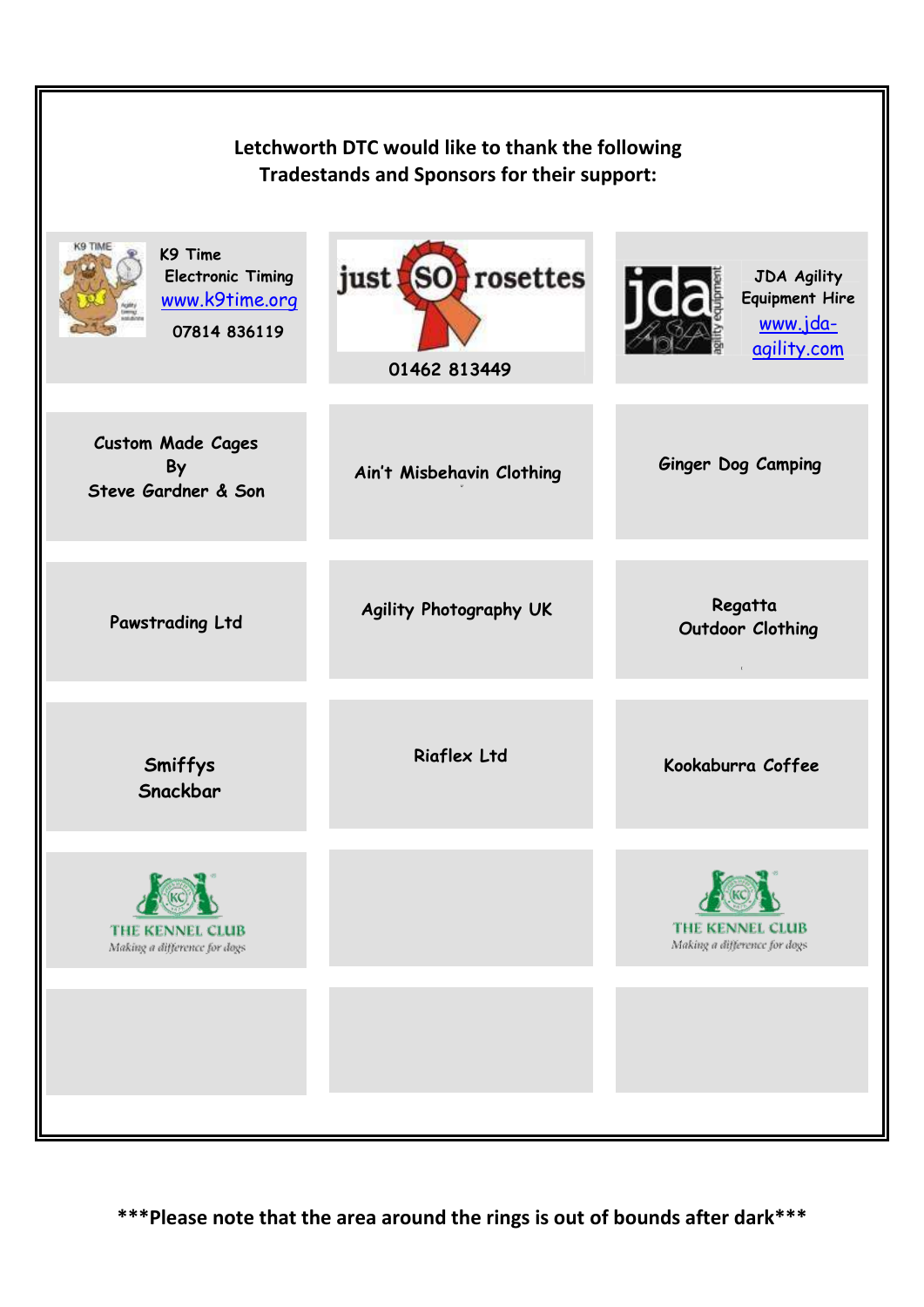## Fire and Safety Officer – Martin Pike Emergency Support Officers – Dawn Calver and Mark Dilley





*Smiffys and Kookaburra Coffee*

On-site Caterers



The Exercise Area is the centre of the Racetrack, there are designated crossing points. Dogs should be kept on leads until you have crossed the racetrack.

**Please ensure your dogs keep off the Racetrack at all times.**

**\*\*\*Please note that the area around the rings is out of bounds after dark\*\*\***

Letchworth DTC would like to thank all of our Judges, Ring Managers, Members of Ring Party, Clubs, Tradestands and all of the countless other helpers, without your support we wouldn't be able to hold this event.

**Please respect the venue and keep it clean by always picking up after your dog. Day Parking – Please be nice to our Marshalls and park as requested.**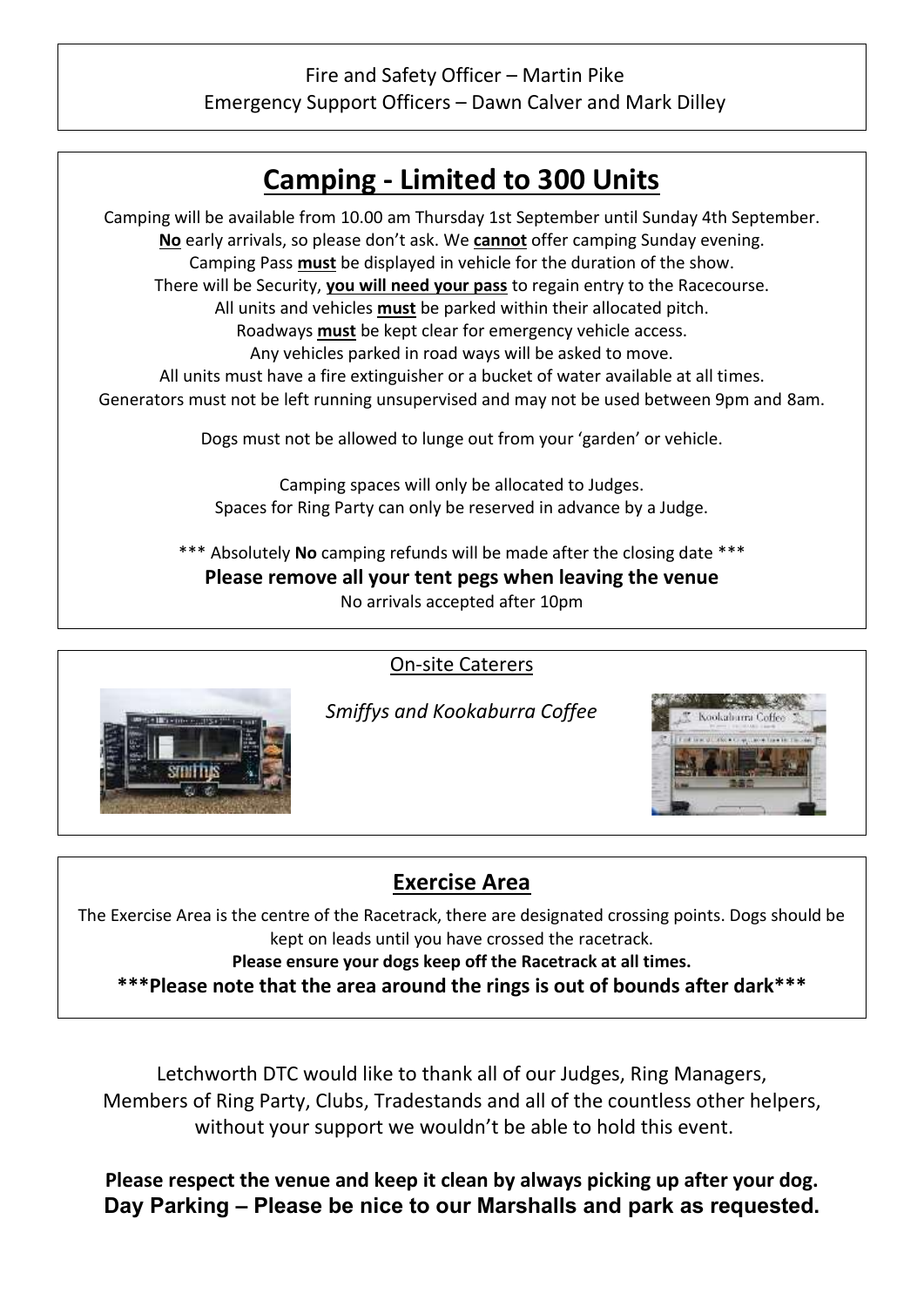## **ELIGIBILITY FOR CLASSES**

In the following definitions of classes First Prizes or other prize wins are those gained in standard classes at any Kennel Club licensed Championship Agility, Premier Agility, Open Agility or Limited Agility Shows (i.e. special classes and invitational events excepted). Only a first place with a clear round completed within the course time set by the judge will count towards grade progression.

Standard classes may be scheduled for Agility Shows, as Agility classes or Jumping classes. All standard classes must contain the Weaving Poles obstacle. Standard Agility classes must contain the following elements: "A Ramp", Dog Walk and See-Saw. With this proviso classes are defined as follows:-

A maximum of four standard classes may be scheduled for any dog on an individual day of competition. Any number of special classes may be scheduled.

**Class Structure.** A Class may either be held as a Graded Class or a Combined Class. A Graded Class may be scheduled for a maximum of three consecutive Grades with separate results and awards issued for each grade. A Combined Class may be scheduled for more than one consecutive grade with one overall set of results.

**Progression.** Progression from each Grade will be determined by the eligibility for the class as referred in H(1)(A)11. Results from Combined Classes will only count towards progression from the dog's current grade. To count for progression wins must be gained in standard Classes at Kennel Club Licensed Agility Shows. Only a first place with a clear round within the course time set by the judge will count towards grade progression.

Competitors will be allowed to walk the course set at Small, Medium, Intermediate or Large height without their dog(s) before the class begins. Hurdles may be raised/lowered during the course walking time if multiple heights are offered within the same class.

Points Progression. At the handler's discretion a dog may progress up to Grade 4 by winning 100 points at each grade, using the Agility Warrant points scheme (Regulation K3.c refers). A minimum of 50 points must be gained in agility (not jumping) classes. If this method of progression is selected, the handler must ensure the Show Secretary signs the dog's Agility Record Book at the first show entered at the higher grade. There is no time limit on this progression, however once a dog has progressed, it cannot return to a previous grade. Progression on points must be done prior to the closing date of entries. It is not possible to change a grade on points once the entries have closed.

### **STANDARD CLASSES**

Only first prizes and points gained in standard classes at Kennel Club licensed Agility Shows may be used for progression through the classes. (A dog is only eligible for one grade). In defining the eligibility of the owner or handler for Grade 1, the two wins and points progression referred to in the definition apply only to one dog and not an accumulation of dogs.

#### **Grade 1**

Open to owners, handlers or dogs which have not gained a minimum of two first places at Grade 1 at Kennel Club Licensed Agility shows, at least one of which must have been gained in an agility (not jumping) class. N.B. Owners, handlers or dogs previously qualified out of Grade 1, are not eligible for this class.

#### **Grade 2**

Open to dogs which are not eligible for Grade 1 or have elected to progress on points from Grade 1 and are not eligible for Grades 3, 4, 5, 6, or 7. **Grade 3**

Open to dogs which have gained a minimum of two first places at Grade 2 at Kennel Club Licensed Agility Shows, one of which must have been gained in an agility (not jumping) class or have elected to progress on points from Grade 2 and are not eligible for Grades 2, 4, 5, 6, or 7. **Grade 4** 

Open to dogs which have gained a minimum of three first places at Grade 3 at Kennel Club Licensed Agility Shows, two of which must have been gained in agility (not jumping) classes or have elected to progress on points from Grade 3 and are not eligible for Grades 2, 3, 5, 6 or 7. **Grade 5**

Open to dogs which have gained a minimum of four first places at Grade 4 at Kennel Club Licensed Agility Shows, two of which must have been gained in agility (not jumping) classes and are not eligible for Grades 2, 3, 4, 6 or 7.

#### **Grade 6**

Open to dogs which have gained a minimum of four first places at Grade 5 at Kennel Club Licensed Agility Shows, two of which must have been gained in agility (not jumping) classes and are not eligible for Grades 2, 3, 4, 5 or 7.

#### **Grade 7**

Open to dogs which have gained a minimum of five first places at Grade 6 at Kennel Club Licensed Agility Shows, three of which must have been gained in agility (not jumping) classes and are not eligible for Grades 2, 3, 4, 5 or 6.

### **SPECIAL CLASSES**

Societies may schedule classes other than those defined above as "Special classes". The eligibility for "Special" classes must be defined by the Society and included in the schedule. The word "Special" must be included in the title of the class. Where special classes are classified for older and/or inexperienced dogs, the height of the hurdles, the A-ramp, the dog walk and the length of the long jump, may be reduced below the dimensions specified in these regulations, in which case such dimensions must be included in the class definition in the show schedule. Marking for special classes may deviate from marking for standard classes, but must be specified in the schedule. Wins, places and clear rounds in special classes will not count towards agility warrant points or grade progression at Kennel Club shows.

**ABC:** Open to all dogs except Border Collies, Working Sheepdogs and their crosses.

**Helter Skelter:** A flowing, jumping course usually set in increasing or decreasing circle, it may have weaves.

**Anysize:** These classes are open to dogs not entered in any other class at this show (except other Anysize classes). These are fun classes, no trophies or placing rosettes will be awarded. Times will be recorded and a clear round rosette will be given to any dog that completes the course correctly in the course time. **You may enter your dog at whichever jump height you wish regardless of your dogs size.** They will be simple, flowing courses particularly suitable for inexperienced dogs or handlers, and those dogs that are unable to compete at their full height.

> Anysize Jumping will have no weaves, tyre, long jump or contact equipment. Jump heights will be: 400mm, 300mm and 200mm.

Anysize Helter Skelter A flowing, jumping course usually set in increasing or decreasing circle, will have no weaves, tyre, long jump or contact equipment.

Jump heights will be: 400mm, 300mm and 200mm.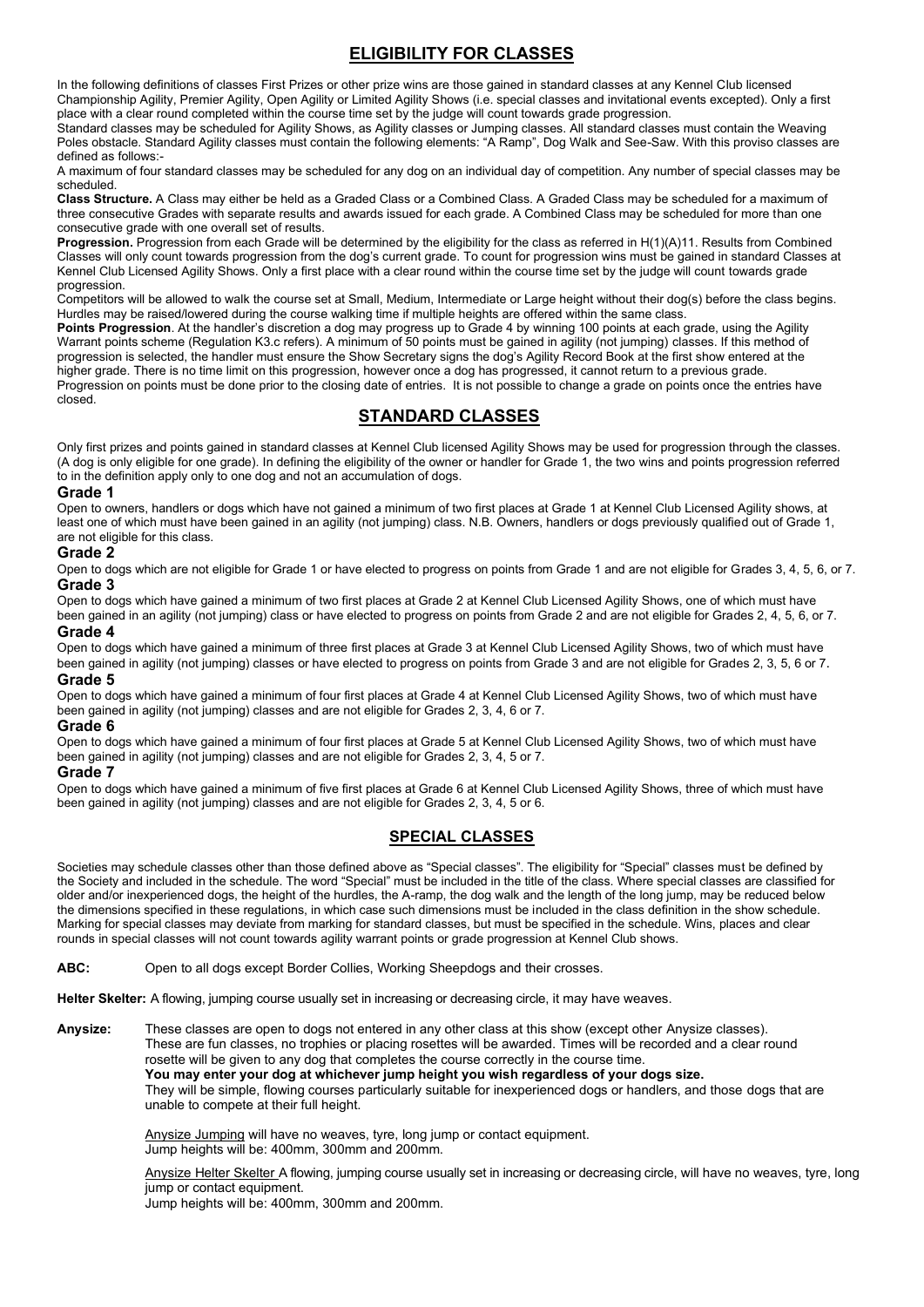#### **RULES AND REGULATIONS**

- Dogs entered at Kennel Club Licensed Agility Shows must be registered at the Kennel Club in accordance with Kennel Club Regulations for Classification and Registration B, or else registration or transfer of registration must have been applied for. The registration number/ authority to compete (ATC) number will be required for each entry.
- All dogs registered and resident outside the UK must be issued with a Kennel Club Authority to Compete (ATC) number before entry to the show/event can be made. All overseas entries without a Kennel Club Registration number or an Authority to Compete number will be returned to the exhibitor/competitor.
- Entry fees £4.20 per dog per class, £8.40 per pair, £16.80 per team. Anysize £3.20 per dog per class. Camping fees £40.00 per unit.
- 4. There will be no prize money in any classes.
- Entries may be made online via: www.agilityshows.online
- The Committee reserves to itself the right to refuse entries.
- Only dogs of 18 calendar months of age and over on the day of competition are eligible for competition at Kennel Club Licensed Agility Shows.
- A dog must not compete more than once in a class, including special classes.
- 9. Not For Competition entries will be accepted for dogs aged four calendar months and over. Dogs must be Kennel Club registered with their details recorded on the entry form.
- 10. No bitch in season is allowed to compete.
- 11. The mating of bitches within the precincts of the competition is forbidden.
- 12. No person shall carry out punitive correction or harsh handling of a dog at any time within the boundaries of the Show.
- 13. Dogs must not wear any type of slip, half-slip collar or lead when under test. A single flat, close fitting, leather or webbing collar is permitted, providing the only attachment is a plain identification panel as an integral part of the collar ie. Not attached by a ring.
- Should a judge be unable to fulfil the appointment to judge the Committee reserves the right to appoint another judge.
- No competitor shall impugn the decision of the judge or judges. Either at the show or on social media.
- 16. Sponsors: The Kennel Club. Debbie & Troy Hedger.
- 17. Detailed rules for Kennel Club qualifiers are listed within this schedule.
- 18. Kennel Club standard marking regulations apply for all standard classes.
- 19. Hurdle Heights: Anysize 400mm, 300mm & 200mm.
- The height limit for dogs. a. Large Dog classes For dogs measuring over 500mm at the withers. b. Intermediate Dog classes For dogs measuring over 430mm and measuring 500mm or under at the withers. c. Medium Dog classes - For dogs measuring over 350mm and measuring 430mm or under at the withers. d. Small Dog classes - For dogs measuring 350mm or under at the withers.
- Judges at an Agility Show may not enter for competition a dog which is recorded in their ownership or part ownership; or handle a dog at the Show at which they are judging. Dogs may be disqualified if proved to have been handled in the class by the scheduled judge's spouse or immediate family, or resident at the same address as the scheduled judge.
- 22. Removal of dogs from Competition: Following discussion between the show management and/or a veterinary surgeon, a dog shall be prevented from competing and/or removed from the Show if it is:
	- a. A bitch which is in season.
	- b. Suffering from any infectious diseases or contagious disease.
	- c. Interfering with the safety or chance of winning of an opponent.
	- d. Of such temperament or is so much out of control as to be a danger to the safety of any person or other animal.
	- e. Likely to cause suffering to the dog if it continues competing.
	- The circumstances of such a removal shall be recorded in the competition/show Incident Book and submitted to the Kennel Club.
- 23. Dog Agility is a competitive and physically strenuous activity. It is the responsibility of the owner/handler to ensure their dog is 'fit for function' and that they themselves are fit to take part. By signing the entry form you confirm that to the best of your knowledge your dog is fit and able to take part in Agility classes on the day of the show.
- 24. In estimating the number of awards won, all wins up to and including 25 days before the start of the competition, i.e. (8<sup>tth</sup> August 2022), shall be counted when entering for any class. For these purposes a competition shall be defined as all classes covered within the same schedule. In the event that a dog becomes eligible for the next grade at a particular show, after the entry for that show has been sent, it is the competitor's responsibility to notify the show secretary at least 14 days before the date of the show (19<sup>th</sup> August 2022). The dog will then be moved into the appropriate class(es) for the next grade. The dog must be moved into the corresponding number of classes as were entered at the lower grade. If there are fewer or no classes available for the next grade the competitor will be offered a refund of the relevant entry fees.
- Should circumstances so dictate the Society, in consultation with the Judges, may alter arrangements as necessary; such changes and the circumstances surrounding them will be reported to the Kennel Club.
- In the event that the show is cancelled due to unforeseen circumstances, Letchworth DTC will refund fees, less reasonably incurred expenses. If the show processor has the provisions to do so, competitors will be refunded in the manner in which they had entered the show/trial. Alternatively, Letchworth DTC will refund fees within 3 months of the show date, to all those that had entered and request a refund within 1 month of the show date.
- 27. Except for mobility aids, nothing shall be carried in the hand while the dog is under test and food shall not be given to a dog whilst in the ring. Competitors are prohibited from wearing bags or leads whilst under test.
- Should the judge deem a re-run is required, any result and/or faults gained in the previous run must be discounted.
- Separate entry forms must be completed by each owner and must be signed by the owner or his authorized agent in accordance with provisions specified thereon. Entry forms must be accompanied by the appropriate fees.
- 30. Free Passes Not Applicable.
- Competition of Dogs Suffering from Contagious or Infectious Disease No dogs suffering from infectious or contagious disease or having been exposed to such disease during the period of 21 days prior to the Competition may compete. Competitors infringing the Regulation will be liable to be fined and/or dealt with under Kennel Club Rule A11.
- 32. It is the competitor's responsibility to be available for their class and running order. Competitors must run as close to their running order as possible. Failure to do so may be reported to the Kennel Club.
- 33. Animals in Event No animal other than one officially entered shall be brought into the precincts of the event during its continuance, except any dogs registered to assist the disabled, or dogs required for educational or instructional purposes or by permission of the Board. However, at the discretion of the show society, a dog brought to the show by a spectator may be admitted into the precincts of the dog show, with the proviso that those in charge of the dog sign a declaration confirming the dog is free from disease and that the dog will be kept under proper control at all times.
- 34. A pay on the day class will be held if time permits.
- A practice ring may be available to dogs entered for competition at the show, if space allows. This ring must be supervised by a responsible adult with agility knowledge.
- Welfare of Dogs An exhibitor (or competitor) whose dog is entered at a Kennel Club licensed event should take all reasonable steps to ensure the needs of their dog(s) are met, and should not knowingly put their dogs' health and welfare at risk by any action, default, omission or otherwise. A breach of this Regulation may be referred to the Board for disciplinary action under Kennel Club Rules and Regulations. The use of pinch collars, electronic shock collars, or prong collars, is not permitted at any Agility show licensed by the Kennel Club. This shall apply at the venue and within the precincts of the show.
- All dogs are entered at this show at their owners' risk and whilst every care will be taken, the management of the show do not accept responsibility for loss, damage or injury however caused to dogs, persons or property.
- If you enter the show by paper entry form and choose to download your ring cards you are agreeing for the information on them to be publicly viewable online.
- The show organisers or their authorised agents may make results from this show publicly available and share results with third parties for the same purpose.
- Training will not be permitted in the ring before, during or after the show.

Your dog is vulnerable and at risk during hot weather and the Kennel Club offers the following guidance to help guide you through the do's and don'ts travelling to and whilst at KC licensed events.

- When travelling to a show please take a moment to consider whether the route to the show is on a busy holiday route, and leave earlier to avoid increased time in traffic jams. • If your vehicle is not air-conditioned seriously consider whether travelling to the show is a good idea at all.
- The vehicle should be as fully ventilated as possible, and plenty of stops should be taken, with lots of water available to drink.
- Ensure your dog is not sitting in full sunlight. There should be plenty of free-flowing air around the dog.
- 
- At the show, your dog is vulnerable and at risk if left in a vehicle in high temperatures.<br>● Keep the dog in the shade take your own shade for example a large umbrella and always have plenty of water available to
- Avoid your dog taking part in unnecessary exertion or from standing in exposed sunlight for extended lengths of time.
- Remember, if you feel hot your dog is very likely to feel much hotter and dehydrated, and this could lead to dire results. Please look after your dog's welfare.

**Warning:** if your dog is found to be at risk, forcible entry to your vehicle may be necessary without liability for any damage caused.<br>Anyone whose dog is entered at a Kennel Club licensed event should take all reasonable welfare at risk by any action, default, omission or otherwise. Breach of Kennel Club Regulations in this respect may be referred to the General Committee for disciplinary action under Kennel Club Rules and Regulations.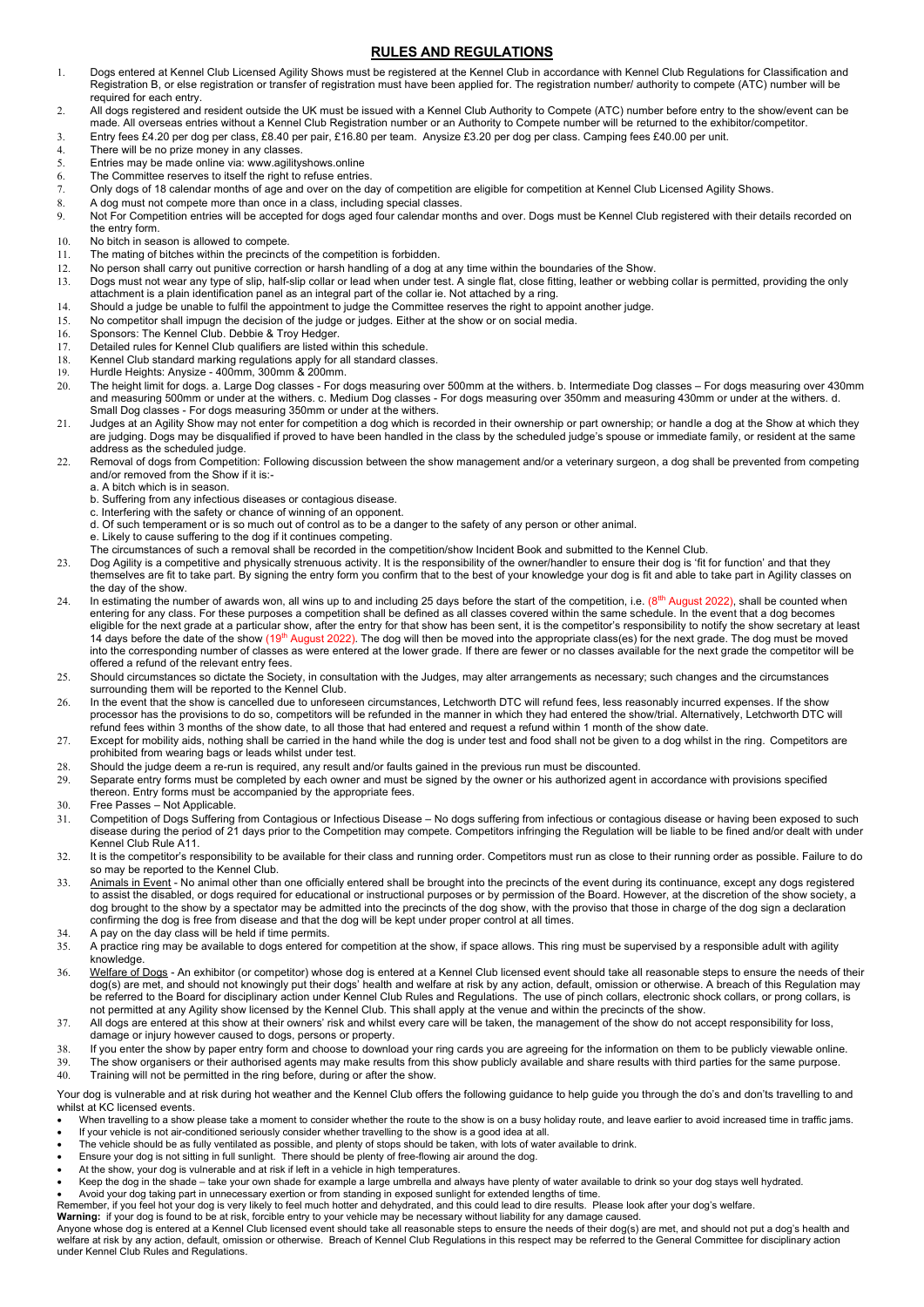**Note:** Children under the age of 11 are the responsibility of a Parent or Guardian and must be supervised at all times including when competing.

**Right to Refuse Entries:** Exhibitors/Competitors are reminded that show societies have the right under Kennel Club Regulation to refuse any entry.

#### **COVID INCLUSION:**

If a competitor, or anyone in their household, has Covid-19 related symptoms or has tested positive for Covid-19 they must isolate in line with Government advice The competitor must not attend the event.

It is planned to hold this show under the government guidelines in force at the time of the event, however the club reserves the right to impose any restrictions they feel are required to ensure the safety of all involved.



5MPH SPEED RESTRICTION ON THE VENUE AT ALL TIMES



## Directions to the Show

Postcode: PE28 4NL What 3 Words: <https://what3words.com/directly.safe.beginning>

Huntingdon (Brampton) Racecourse is situated half a mile from A14, half a mile off the A1, it is well signposted from all directions. Follow the signs to the Racecourse.

☺ **We hope you enjoy your stay with us and wish you the best of luck in your competitions** ☺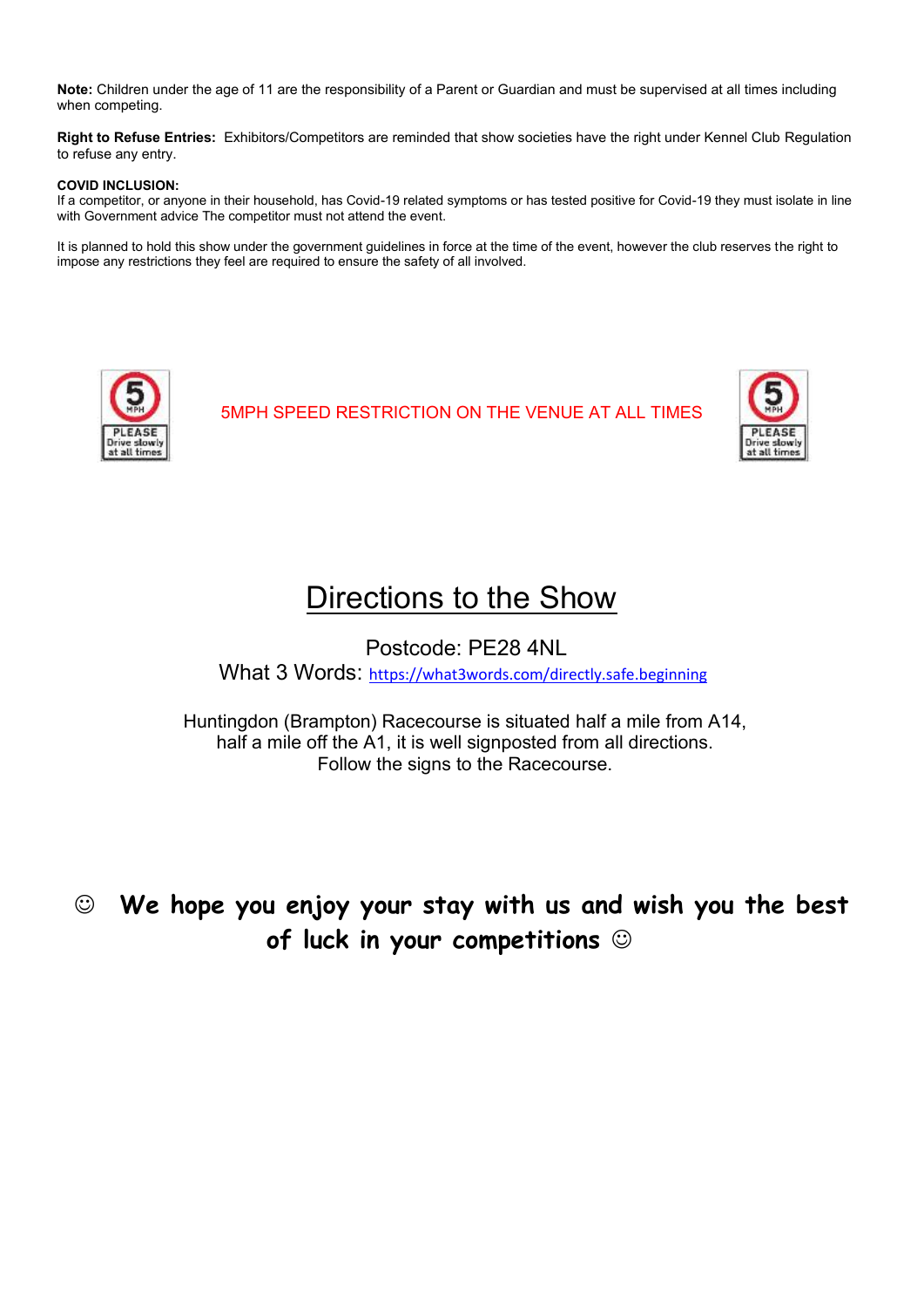

#### **Discover Dogs Small / Mixi Pairs Challenge (Special) 2022**



This is a competition consisting of eight heats of jumping. The competition is open to small dogs, partnering a medium dog, intermediate dog or a large dog, and heats will be scheduled as a Special combined class for grades 1 to 7.

#### **Eligibility**

The competition is open to two dogs with separate handlers. One dog must be a small dog, 35cm or under at the withers, the partner can be a medium dog, over 35cm but 43cm or under at the withers, or an intermediate dog over 43cm and measuring 50cm or under at the withers, or a large dog over 50cm. Handlers with more than one dog may enter in more than one pair. However, they may only qualify a maximum of two dogs for the final. No substitute handlers will be allowed in the final.

Should a qualified dog or handler within a pair be unable/unfit to enter the final that pair will not be able to compete. Their place in the final will be offered to the next available pair with the highest points who have not qualified.

#### **Competition Rules**

The competition will be held under Kennel Club rules and regulations for Agility and any handler entering the competition will be deemed to have agreed to abide by these rules and regulations. Standard rules will apply and all equipment used shall be of a standard size for that height category.

This is a relay competition with a baton change taking place either in a box or behind a line at the judges' discretion.

No part of the next dog/handler must be over the start line at the changeover; failure to observe this will incur a penalty of 20 faults. An elimination will incur a penalty of 100 faults, a dropped bsaton will incur a penalty of 20 faults. Once a dog has been eliminated it cannot incur further

faults. However, if either member of the pair fail to complete the course or either of the dogs foul the ring the pair will be disqualified.

The competition will involve changes of height of the obstacles being jumped by the medium/intermediate/large dogs at two stages during the class. The judge will decide which height of dog to start with and will announce the changes of height when relevant. It is the competitors' responsibility to be available accordingly. The course will be walked by everyone before the beginning of the class.

The final will consist of two rounds of jumping competition. The winners of the Discover Dogs Small / Mixi Pairs will be the pair with the least combined faults in the fastest combined time calculated over the two rounds of the final. Discover Dogs will be held at Excel, London in 2021. Car parking will not be provided by the Kennel Club.

#### **Qualifying**

Points will be awarded to the specific pair (consisting of two handlers with their dogs) which competes at the heat. Points are not transferable between different pair combinations.

Pairs will score 15 points for 1st place down to 1 point for 15th place. Points will be accumulated over all eight heats and the 15 pairs with the most points will go through to the final at Discover Dogs 2022.

#### **Crufts Medium ABC Agility Stakes (Special) 2022/2023**

#### **Eligibility**

This competition is a special agility competition open to all dogs excluding Border Collies, Working Sheepdogs and any of their crosses. In the event of any dispute regarding the parentage of a dog competing in the ABC Agility competition, any concerns should be recorded in the Incident Book and reported to the Kennel Club.

Those dogs eligible to compete in Medium dog competition are those measuring over 35cm and those measuring 43cm or under at the withers and eligible to compete in combined Grades 1 to 7 for Medium dogs.

#### **Competition Rules**

The competition will be held under Kennel Club rules and regulations for Agility and any handler entering the competition will be deemed to have agreed to abide by these rules and regulations. Standard rules will apply and all equipment used shall be of a standard size for that height category.

The semi-final will consist of one round of agility competition and one round of jumping competition; the top 8 dogs qualifying for Crufts will be those with the least combined faults in the fastest combined time calculated over the two rounds of the semi-final. If there is equality of faults and time, the agility round will take precedence.

The final will consist of one round of agility. The winner of the Crufts Medium ABC Agility Stakes will be the dog and handler with the least faults in the fastest time.

#### **Qualifying**

There will be 10 qualifying shows throughout the year. The first 10 placed dogs in each heat will have the following points awarded:

1st place = 10 points, 2nd place = 9 points etc. down to 10th place = 1 point. Qualifying points will be awarded down to 10th even if the show does not award class places down to 10th.

If a qualified handler or dog is unable/unfit to attend the final, reserves will be taken from dog/s with the highest number of points from the heats which have/has not qualified.

The top fifteen dogs, with the most points, will be invited to a semi-final at Discover Dogs 2022. Please note that there will be an entry fee to compete at the semi-final. A maximum of three representatives of any one breed will be invited to the semi-final. This decision will be at the organisers' discretion. Discover Dogs will be held at Excel, London. Car parking will not be provided by the Kennel Club.

The first eight highest placed dogs at the semi-final will be invited to compete in the finals to be held at Crufts Dog Show, NEC Birmingham in March 2023. Please note that there will be an entry fee to compete at the final.

#### **Crufts Intermediate Novice ABC Agility Stakes (Special) 2022/2023**

#### **Eligibility**

This competition is a special agility competition open to all dogs excluding Border Collies, Working Sheepdogs and any of their crosses. In the event of any dispute regarding the parentage of a dog competing in the ABC Agility competition, any concerns should be recorded in the Incident Book and reported to the Kennel Club.

Those dogs eligible to compete in competition for intermediate dogs are those measuring over 43cm and measuring 50cm or under at the withers.

Dogs should be eligible to compete at Grade 1 - 5 at the time of qualifying for the semi-final. Any subsequent wins gained by the dog will not alter its eligibility to compete in the semi-final or final.

#### **Competition Rules**

The competition will be held under Kennel Club rules and regulations for Agility and any handler entering the competition will be deemed to have agreed to abide by these rules and regulations. Standard rules will apply and all equipment used shall be of a standard size for that height category.

The semi-final will consist of one round of agility competition and one round of jumping competition; the top 8 dogs qualifying for Crufts will be those with the least combined faults in the fastest combined time calculated over the two rounds of the semi-final. If there is equality of faults and time, the agility round will take precedence.

The final will consist of one round of agility. The winner of the Crufts Intermediate Novice ABC Agility Stakes will be the dog and handler with the least faults in the fastest time.

#### **Qualifying**

There will be 10 qualifying shows throughout the year. The first 10 placed dogs in each heat will have the following points awarded:

1st place = 10 points, 2nd place = 9 points etc. down to 10th place = 1 point. Qualifying points will be awarded down to 10th even if the show does not award class places down to 10th.

If a qualified handler or dog is unable/unfit to attend the final, reserves will be taken from dog/s with the highest number of points from the heats which have/has not qualified.

The top fifteen dogs, with the most points, will be invited to a semi-final at Discover Dogs 2022. Please note that there will be an entry fee to compete at the semi-final. A maximum of three representatives of any one breed will be invited to the semi-final. This decision will be at the organisers' discretion. Discover Dogs will be held at Excel, London. Car parking will not be provided by the Kennel Club.

The first eight highest placed dogs at the semi-final will be invited to compete in the finals to be held at Crufts Dog Show, NEC Birmingham in March 2023. Please note that there will be an entry fee to compete at the final.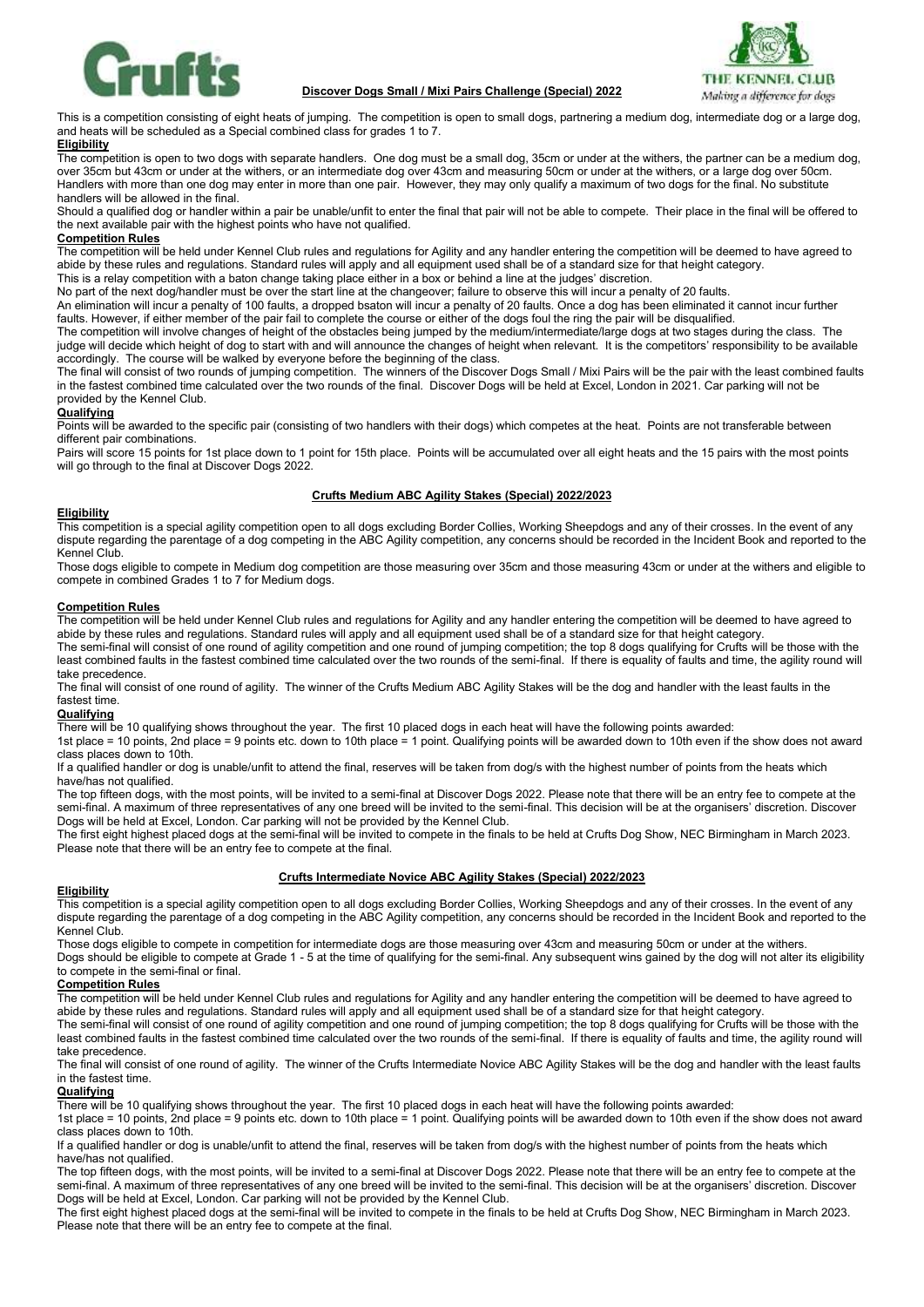## THE KEI  $C111R$ Making a difference for dogs

#### **Crufts Large Novice ABC Agility Stakes (Special) 2022/2023**

#### **Eligibility**

This competition is a special agility competition open to all dogs excluding Border Collies, Working Sheepdogs and any of their crosses. In the event of any dispute regarding the parentage of a dog competing in the ABC Agility competition, any concerns should be recorded in the Incident Book and reported to The Kennel Club.

Those dogs eligible to compete in competition for large dogs are those measuring over 50cm at the withers. Dogs should be eligible to compete at Grade 1-5 at the time of qualifying for the semi-final. Any subsequent wins gained by the dog will not alter its eligibility to compete in the semi-final or final. **Competition Rules** 

#### The competition will be held under Kennel Club rules and regulations for Agility and any handler entering the competition will be deemed to have agreed to abide by these rules and regulations. Standard rules will apply and all equipment used shall be of a standard size for that height category. The semi-final will consist of one round of agility competition and one round of jumping competition; the top eight dogs qualifying for Crufts will be those with the least combined faults in the fastest combined time calculated over the two rounds of the semi-final. If there is equality of faults and time, the agility round will take precedence. The final will consist of one round of agility. The winner of the Crufts Large Novice ABC Agility Stakes will be the dog and handler with the least faults in the fastest time.

#### **Qualifying**

There will be 10 qualifying shows throughout the year. The first 10 placed dogs in each heat will have the following points awarded: 1st place = 10 points, 2nd place = 9 points etc. down to 10th place = 1 point. Qualifying points will be awarded down to 10th even if the show does not award class places down to 10th. If a qualified handler or dog is unable/unfit to attend the final, reserves will be taken from dog/s with the highest number of points from the heats which have/has not qualified.

The top fifteen dogs, with the most points, will be invited to a semi-final at Discover Dogs 2022. Please note that there will be an entry fee to compete at the semi-final. A maximum of three representatives of any one breed will be invited to the semi-final. This decision will be at the organisers' discretion. Discover Dogs will be held at Excel, London. Car parking will not be provided by the Kennel Club.

The first eight highest placed dogs at the semi-final will be invited to compete in the finals to be held at Crufts Dog Show, NEC Birmingham in March 2023. Please note that there will be an entry fee to compete at the final.



#### **International Agility Festival Team Agility Competition (Special) 2023**

All events must be judged under the appropriate Kennel Club regulations H & H (1) in force at the time of the event. Competitors entering any competition will be deemed to have agreed to abide by these regulations.

These competitions will be scheduled as a Special combined class for grades 1 to 7 with a separate qualifying competition for each height category. There will be up to 8 separate heats for large, intermediate, medium and small height dogs at Kennel Club licensed shows throughout the country.

#### **Eligibility**

This event is open to teams from Kennel Club Registered and Listed Status clubs which, at the time of entry to the qualifying heat, have indicated in their Kennel Club registration details that they have an interest in agility or are an Agility Listed Status Club. Each team entry will consist of 4 dogs from the same height category, with 4 different handlers, plus up to 2 reserves. Only dogs entered in the team or as reserves at the qualifying event will be permitted to compete for that team in the final should a change of dog be necessary. Only handlers that competed at the qualifying event or those listed as reserves will be permitted to compete for that team in the final should a handler be unable to compete. All team members must be members of the club at the time of qualifying for the International Agility Festival Team Final. Dogs do not have to be entered into any other class at a qualifying heat and a team entry will constitute acceptance of the Organising Club and Kennel Club Rules and Regulations. Clubs may only qualify one team in each height category for the final at the International Agility Festival.

Once a handler or dog has run for a Kennel Club Registered / Listed Status Club in the International Agility Festival Team Agility qualifying event they cannot run for another Kennel Club Registered / Listed Status Club in a qualifying event at the same height category during the qualifying year. (Handlers or dogs entered as reserves may run or be entered as reserves for a different team, provided they did not run in the original team's heat).

#### **Competition Rules**

The competition will be held under Kennel Club rules and regulations for Agility and any handler entering the competition will be deemed to abide by these rules and regulations. Jumps will be set at the standard height for each height of dog.

It is a team relay event and a suitable baton should be used which must remain behind the start line at all times. When the dog/handler returns to the start/finish, there will be a baton change between the handlers. No part of the next dog/handler must be over the start line at the changeover; failure to observe this will incur a penalty of twenty faults.

An elimination will incur a penalty of one hundred faults, a dropped baton will incur a penalty of 20 faults.

The total time of the team of four dogs must be recorded for marking purposes irrespective of the number of faults or eliminations that a team incur. If any of the team members fail to complete the course or any of the team dogs fouls the ring the whole team will be disqualified. Please note that some areas of marking for the International Agility Festival Team event differ from standard marking due to the fact that it is a relay class with cumulative marking and time.

#### **Qualifying**

The winners of each heat will be invited to the International Agility Festival final 2023 to compete in the small, medium, intermediate or large height finals. In the event that the winning team or club in a heat has already qualified for the final then the highest placed unqualified team in that heat will be invited to the final at the International Agility Festival.

If a team does not take up the invitation to compete in the final the invitation will be rolled down to the next applicable team from the relevant heat.

#### **Administration**

NOTE TO SHOW SOCIETIES: The Show Secretary should record the <u>top five p</u>laced teams and send the results to the Working Dog Activities Team at the Kennel Club within 14 days of the show by email to: <u>agility@thekennelclub.org.uk</u>. These results should include the name of the team, name of the Registered / Listed Status club the team represents, team captain's name and address and the handlers, dogs and reserves in the team.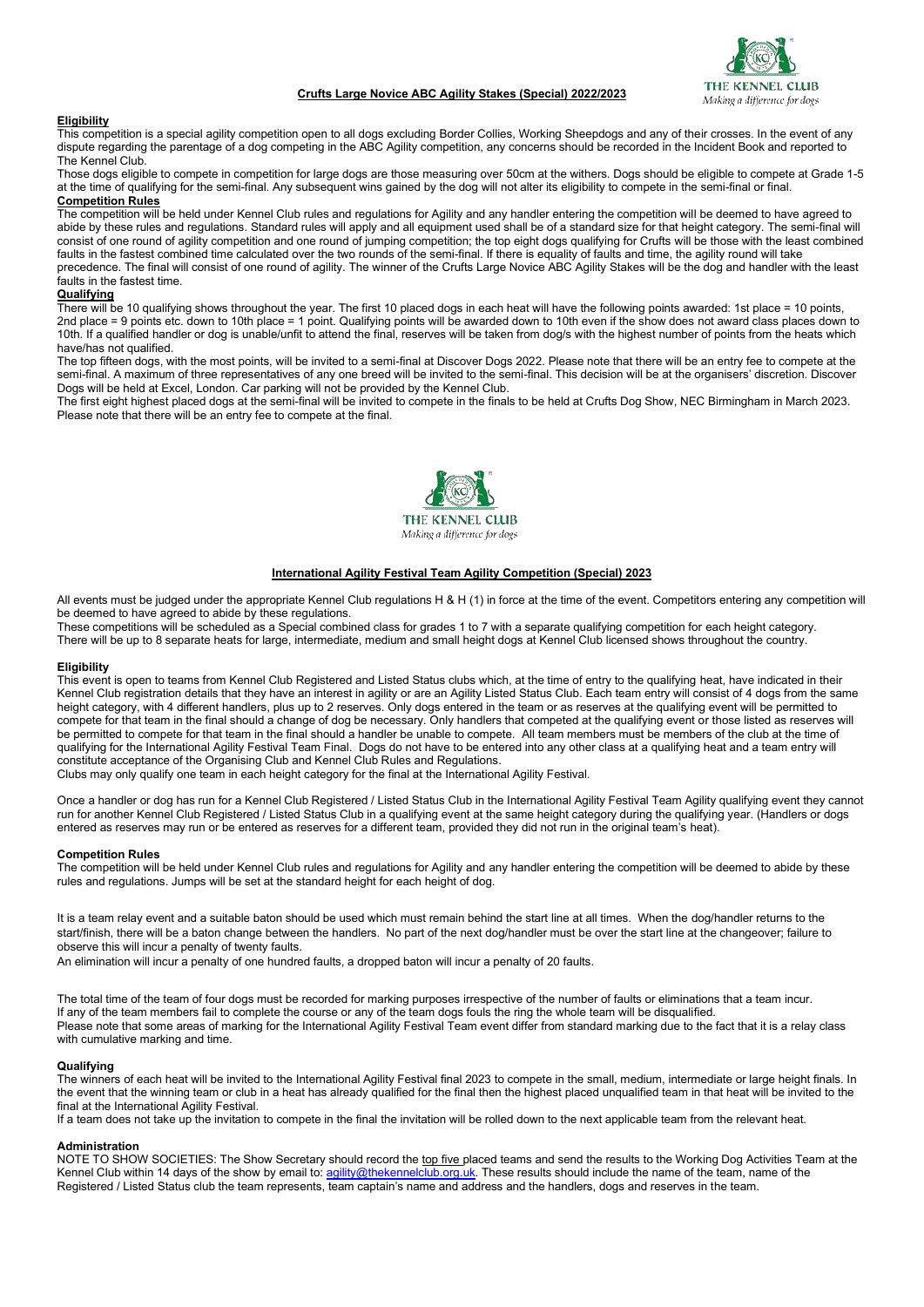## **Letchworth DTC – Premier Agility Show – 2 nd , 3 rd & 4 th September 2022**

|              |                                                                                                                                                                                                                                                                                                                                                                                                                                                                                                                                                                                                                                                                                                                                                                                                                                                                                                                                           |                                                                                                | Let $U$ in $U$ is $U$ is a set $U$ in $U$ in $U$ in $U$ in $U$ in $U$ is $U$ if $U$ is $U$ is $U$ is $U$ if $U$ is $U$ is $U$ if $U$ is $U$ if $U$ is $U$ is $U$ if $U$ is $U$ is $U$ if $U$ is $U$ is $U$ is $U$ if $U$ is<br>Huntingdon Racecourse, Brampton, Huntingdon, Cambridgeshire, PE28 4NL |                   |                                                                                                                                                                                                           |                            |                                                                  |                                                                                                                                                                                                                                                                                                                                                                                                                                                                                                                                                                                                                                                                                                                                                                                                                                                                                                                                      |         |  |  |  |  |                    |   |  |
|--------------|-------------------------------------------------------------------------------------------------------------------------------------------------------------------------------------------------------------------------------------------------------------------------------------------------------------------------------------------------------------------------------------------------------------------------------------------------------------------------------------------------------------------------------------------------------------------------------------------------------------------------------------------------------------------------------------------------------------------------------------------------------------------------------------------------------------------------------------------------------------------------------------------------------------------------------------------|------------------------------------------------------------------------------------------------|------------------------------------------------------------------------------------------------------------------------------------------------------------------------------------------------------------------------------------------------------------------------------------------------------|-------------------|-----------------------------------------------------------------------------------------------------------------------------------------------------------------------------------------------------------|----------------------------|------------------------------------------------------------------|--------------------------------------------------------------------------------------------------------------------------------------------------------------------------------------------------------------------------------------------------------------------------------------------------------------------------------------------------------------------------------------------------------------------------------------------------------------------------------------------------------------------------------------------------------------------------------------------------------------------------------------------------------------------------------------------------------------------------------------------------------------------------------------------------------------------------------------------------------------------------------------------------------------------------------------|---------|--|--|--|--|--------------------|---|--|
|              | and must be supervised at all times including when competing.                                                                                                                                                                                                                                                                                                                                                                                                                                                                                                                                                                                                                                                                                                                                                                                                                                                                             |                                                                                                |                                                                                                                                                                                                                                                                                                      |                   |                                                                                                                                                                                                           |                            |                                                                  | This form must be used by one person only (or partnership). Writing MUST BE IN INK OR INDELIBLE PENCIL. Use one line only for each dog. The name of the dog and all the details as recorded with the Kennel Club must be given<br>disqualified by the Committee of the Kennel Club. All dogs must be REGISTERED at the Kennel Club in the name of the owner. If the registration or transfer of ownership has not been confirmed it must be applied for before t<br>such applications may be required by the Kennel Club. Dogs under 18 months of age on the day of competition cannot be entered for competition. On no account will entries be accepted without fees. If a dog is in the process<br>NAF or TAF as appropriate after its name. Please put classes in numerical order and USE BLOCK CAPITALS throughout when completing this entry form. PLEASE CHECK ALL DETAILS BEFORE POSTING. NOTE: Children under the age of 11 |         |  |  |  |  |                    |   |  |
|              |                                                                                                                                                                                                                                                                                                                                                                                                                                                                                                                                                                                                                                                                                                                                                                                                                                                                                                                                           |                                                                                                | <b>HANDLER</b>                                                                                                                                                                                                                                                                                       |                   |                                                                                                                                                                                                           |                            |                                                                  | <b>OWNER*</b> (if different to handler)                                                                                                                                                                                                                                                                                                                                                                                                                                                                                                                                                                                                                                                                                                                                                                                                                                                                                              |         |  |  |  |  |                    |   |  |
| Name         |                                                                                                                                                                                                                                                                                                                                                                                                                                                                                                                                                                                                                                                                                                                                                                                                                                                                                                                                           |                                                                                                | Address                                                                                                                                                                                                                                                                                              |                   |                                                                                                                                                                                                           |                            |                                                                  | Name                                                                                                                                                                                                                                                                                                                                                                                                                                                                                                                                                                                                                                                                                                                                                                                                                                                                                                                                 |         |  |  |  |  |                    |   |  |
| Tel No       |                                                                                                                                                                                                                                                                                                                                                                                                                                                                                                                                                                                                                                                                                                                                                                                                                                                                                                                                           |                                                                                                |                                                                                                                                                                                                                                                                                                      |                   |                                                                                                                                                                                                           |                            |                                                                  | Address                                                                                                                                                                                                                                                                                                                                                                                                                                                                                                                                                                                                                                                                                                                                                                                                                                                                                                                              |         |  |  |  |  |                    |   |  |
| Mobile       |                                                                                                                                                                                                                                                                                                                                                                                                                                                                                                                                                                                                                                                                                                                                                                                                                                                                                                                                           |                                                                                                | Postcode                                                                                                                                                                                                                                                                                             |                   |                                                                                                                                                                                                           |                            |                                                                  | Postcode                                                                                                                                                                                                                                                                                                                                                                                                                                                                                                                                                                                                                                                                                                                                                                                                                                                                                                                             |         |  |  |  |  |                    |   |  |
| email        |                                                                                                                                                                                                                                                                                                                                                                                                                                                                                                                                                                                                                                                                                                                                                                                                                                                                                                                                           |                                                                                                | Vehicle Req                                                                                                                                                                                                                                                                                          |                   |                                                                                                                                                                                                           |                            |                                                                  | Tel No                                                                                                                                                                                                                                                                                                                                                                                                                                                                                                                                                                                                                                                                                                                                                                                                                                                                                                                               |         |  |  |  |  |                    |   |  |
|              | KC Registered Name of Dog*                                                                                                                                                                                                                                                                                                                                                                                                                                                                                                                                                                                                                                                                                                                                                                                                                                                                                                                | KC Reg No*<br>(SB/ATC No)                                                                      | Dog/<br>Breed*<br>Bitch*                                                                                                                                                                                                                                                                             | Date of<br>Birth* | <b>Size</b><br>L/I/M/S                                                                                                                                                                                    | Grade                      |                                                                  | <b>Secs</b><br><b>Classes (In Numerical Order) or NFC</b><br><b>Use</b>                                                                                                                                                                                                                                                                                                                                                                                                                                                                                                                                                                                                                                                                                                                                                                                                                                                              |         |  |  |  |  |                    |   |  |
|              |                                                                                                                                                                                                                                                                                                                                                                                                                                                                                                                                                                                                                                                                                                                                                                                                                                                                                                                                           |                                                                                                |                                                                                                                                                                                                                                                                                                      |                   |                                                                                                                                                                                                           |                            |                                                                  |                                                                                                                                                                                                                                                                                                                                                                                                                                                                                                                                                                                                                                                                                                                                                                                                                                                                                                                                      |         |  |  |  |  |                    |   |  |
|              |                                                                                                                                                                                                                                                                                                                                                                                                                                                                                                                                                                                                                                                                                                                                                                                                                                                                                                                                           |                                                                                                |                                                                                                                                                                                                                                                                                                      |                   |                                                                                                                                                                                                           |                            |                                                                  |                                                                                                                                                                                                                                                                                                                                                                                                                                                                                                                                                                                                                                                                                                                                                                                                                                                                                                                                      |         |  |  |  |  |                    |   |  |
|              |                                                                                                                                                                                                                                                                                                                                                                                                                                                                                                                                                                                                                                                                                                                                                                                                                                                                                                                                           |                                                                                                |                                                                                                                                                                                                                                                                                                      |                   |                                                                                                                                                                                                           |                            |                                                                  |                                                                                                                                                                                                                                                                                                                                                                                                                                                                                                                                                                                                                                                                                                                                                                                                                                                                                                                                      |         |  |  |  |  |                    |   |  |
|              |                                                                                                                                                                                                                                                                                                                                                                                                                                                                                                                                                                                                                                                                                                                                                                                                                                                                                                                                           |                                                                                                |                                                                                                                                                                                                                                                                                                      |                   |                                                                                                                                                                                                           |                            |                                                                  |                                                                                                                                                                                                                                                                                                                                                                                                                                                                                                                                                                                                                                                                                                                                                                                                                                                                                                                                      |         |  |  |  |  |                    |   |  |
|              |                                                                                                                                                                                                                                                                                                                                                                                                                                                                                                                                                                                                                                                                                                                                                                                                                                                                                                                                           |                                                                                                |                                                                                                                                                                                                                                                                                                      |                   |                                                                                                                                                                                                           |                            |                                                                  |                                                                                                                                                                                                                                                                                                                                                                                                                                                                                                                                                                                                                                                                                                                                                                                                                                                                                                                                      |         |  |  |  |  |                    |   |  |
|              |                                                                                                                                                                                                                                                                                                                                                                                                                                                                                                                                                                                                                                                                                                                                                                                                                                                                                                                                           |                                                                                                |                                                                                                                                                                                                                                                                                                      |                   |                                                                                                                                                                                                           |                            |                                                                  | * these details must be given in terms identical with registration of the dog at the Kennel Club - ENTER NFC's ABOVE must be aged 4 months or over and registered with the KC or name applied for                                                                                                                                                                                                                                                                                                                                                                                                                                                                                                                                                                                                                                                                                                                                    |         |  |  |  |  |                    |   |  |
|              |                                                                                                                                                                                                                                                                                                                                                                                                                                                                                                                                                                                                                                                                                                                                                                                                                                                                                                                                           |                                                                                                |                                                                                                                                                                                                                                                                                                      |                   |                                                                                                                                                                                                           |                            |                                                                  | <b>ENTRIES</b>                                                                                                                                                                                                                                                                                                                                                                                                                                                                                                                                                                                                                                                                                                                                                                                                                                                                                                                       |         |  |  |  |  |                    |   |  |
|              |                                                                                                                                                                                                                                                                                                                                                                                                                                                                                                                                                                                                                                                                                                                                                                                                                                                                                                                                           | PAIRS - All dogs must be entered by owners on individual entry forms for eligibility for pairs |                                                                                                                                                                                                                                                                                                      |                   |                                                                                                                                                                                                           |                            | <b>ENTRIES &amp; FEES TO:</b>                                    | x classes at £4.20                                                                                                                                                                                                                                                                                                                                                                                                                                                                                                                                                                                                                                                                                                                                                                                                                                                                                                                   | £       |  |  |  |  |                    |   |  |
|              |                                                                                                                                                                                                                                                                                                                                                                                                                                                                                                                                                                                                                                                                                                                                                                                                                                                                                                                                           |                                                                                                |                                                                                                                                                                                                                                                                                                      |                   |                                                                                                                                                                                                           |                            | L.D.T.C.                                                         | x anysize at £3.20                                                                                                                                                                                                                                                                                                                                                                                                                                                                                                                                                                                                                                                                                                                                                                                                                                                                                                                   | £       |  |  |  |  |                    |   |  |
| <b>Class</b> | <b>Handler</b>                                                                                                                                                                                                                                                                                                                                                                                                                                                                                                                                                                                                                                                                                                                                                                                                                                                                                                                            |                                                                                                | <b>KC Registered Name of Dog</b>                                                                                                                                                                                                                                                                     | <b>Size</b>       |                                                                                                                                                                                                           |                            | c/o Agility Aid,<br>30 Groveside, Henlow,                        | x pairs at £8.40                                                                                                                                                                                                                                                                                                                                                                                                                                                                                                                                                                                                                                                                                                                                                                                                                                                                                                                     | £       |  |  |  |  |                    |   |  |
| 87           |                                                                                                                                                                                                                                                                                                                                                                                                                                                                                                                                                                                                                                                                                                                                                                                                                                                                                                                                           |                                                                                                |                                                                                                                                                                                                                                                                                                      |                   |                                                                                                                                                                                                           |                            | Bedfordshire, SG16 6AP                                           | x teams at £16.80                                                                                                                                                                                                                                                                                                                                                                                                                                                                                                                                                                                                                                                                                                                                                                                                                                                                                                                    | £       |  |  |  |  |                    |   |  |
|              |                                                                                                                                                                                                                                                                                                                                                                                                                                                                                                                                                                                                                                                                                                                                                                                                                                                                                                                                           |                                                                                                |                                                                                                                                                                                                                                                                                                      |                   |                                                                                                                                                                                                           | <b>Cheques Payable To:</b> |                                                                  |                                                                                                                                                                                                                                                                                                                                                                                                                                                                                                                                                                                                                                                                                                                                                                                                                                                                                                                                      |         |  |  |  |  | x postage at £2.00 | £ |  |
| 87           |                                                                                                                                                                                                                                                                                                                                                                                                                                                                                                                                                                                                                                                                                                                                                                                                                                                                                                                                           |                                                                                                |                                                                                                                                                                                                                                                                                                      |                   |                                                                                                                                                                                                           |                            | L.D.T.C                                                          |                                                                                                                                                                                                                                                                                                                                                                                                                                                                                                                                                                                                                                                                                                                                                                                                                                                                                                                                      | TOTAL £ |  |  |  |  |                    |   |  |
|              |                                                                                                                                                                                                                                                                                                                                                                                                                                                                                                                                                                                                                                                                                                                                                                                                                                                                                                                                           |                                                                                                |                                                                                                                                                                                                                                                                                                      |                   |                                                                                                                                                                                                           |                            |                                                                  | Please tick if you would like to download your Ring Cards etc from<br>Agility Aid / ASO - see rule 38 (do not pay postage)                                                                                                                                                                                                                                                                                                                                                                                                                                                                                                                                                                                                                                                                                                                                                                                                           |         |  |  |  |  |                    |   |  |
|              | <b>Declaration:</b> I/We agree to submit to and be bound by Kennel Club Limited Rules &<br><b>CAMPING</b><br>Regulations in their present form or as they may be amended from time to time in relation to all<br><b>CLOSING DATE</b><br>canine matters with which the Kennel Club is concerned and that this entry is made upon the<br>Please use separate camping request<br>basis that all current single or joint registered owners of this dog(s) have authorised/consented to<br>31 <sup>st</sup> July 2022<br>form, no camping accepted on this form<br>this entry. I/We also undertake to abide by the Regulations of this Show and not to bring to the<br>Show any dog which has contracted or been knowingly exposed to any infectious or contagious<br>If your entry depends on your<br>Use only this form or photocopies<br>disease during the 21 days prior to the Show, or which is suffering from a visible condition which |                                                                                                |                                                                                                                                                                                                                                                                                                      |                   | <b>Signature of Owner</b><br>The owner is aware that small,<br>(or Authorised Agent)<br>medium and intermediate dogs<br>must be measured prior to<br>competing in accordance with<br>Regulation H(1)(B)4. |                            |                                                                  |                                                                                                                                                                                                                                                                                                                                                                                                                                                                                                                                                                                                                                                                                                                                                                                                                                                                                                                                      |         |  |  |  |  |                    |   |  |
|              | getting camping, please ensure you<br>have secured camping before<br>entering this show                                                                                                                                                                                                                                                                                                                                                                                                                                                                                                                                                                                                                                                                                                                                                                                                                                                   | Incorrect forms may be returned                                                                | adversely affects its health or welfare.<br>I/We further declare that, I believe to the best of my knowledge that dogs are not liable to<br>disqualification under Kennel Club Agility Show Regulations.                                                                                             |                   |                                                                                                                                                                                                           |                            |                                                                  | Date                                                                                                                                                                                                                                                                                                                                                                                                                                                                                                                                                                                                                                                                                                                                                                                                                                                                                                                                 |         |  |  |  |  |                    |   |  |
|              |                                                                                                                                                                                                                                                                                                                                                                                                                                                                                                                                                                                                                                                                                                                                                                                                                                                                                                                                           | CAN YOU HELP AT OUR SHOW (please circle)                                                       |                                                                                                                                                                                                                                                                                                      |                   |                                                                                                                                                                                                           |                            |                                                                  | Dogs in Vehicles on Hot Days: Your dog is vulnerable and AT                                                                                                                                                                                                                                                                                                                                                                                                                                                                                                                                                                                                                                                                                                                                                                                                                                                                          |         |  |  |  |  |                    |   |  |
|              |                                                                                                                                                                                                                                                                                                                                                                                                                                                                                                                                                                                                                                                                                                                                                                                                                                                                                                                                           | Please circle when you would be prepared to help:                                              | Friday                                                                                                                                                                                                                                                                                               | <b>Saturday</b>   |                                                                                                                                                                                                           |                            | <b>Sunday</b>                                                    | RISK if left in a vehicle in high temperatures and even on days<br>considered as slightly warm. Please take care of your dog. If your                                                                                                                                                                                                                                                                                                                                                                                                                                                                                                                                                                                                                                                                                                                                                                                                |         |  |  |  |  |                    |   |  |
|              |                                                                                                                                                                                                                                                                                                                                                                                                                                                                                                                                                                                                                                                                                                                                                                                                                                                                                                                                           | all day / am / pm                                                                              | all day / am / pm                                                                                                                                                                                                                                                                                    |                   |                                                                                                                                                                                                           | all day / am / pm          | dog is found to be at risk forcible entry to your vehicle may be |                                                                                                                                                                                                                                                                                                                                                                                                                                                                                                                                                                                                                                                                                                                                                                                                                                                                                                                                      |         |  |  |  |  |                    |   |  |

necessary without liability for any damage caused. A dog must at the time of entry for the competition, be registered as required by Kennel Club Rules and Regulations in the competitors' name (or else registration or transfer of registration applied for). Please indicate the job/s you would be prepared to do: Please let us know if you would like to help on a particular ring or with a certain judge, or if you are already a member of a club ring party: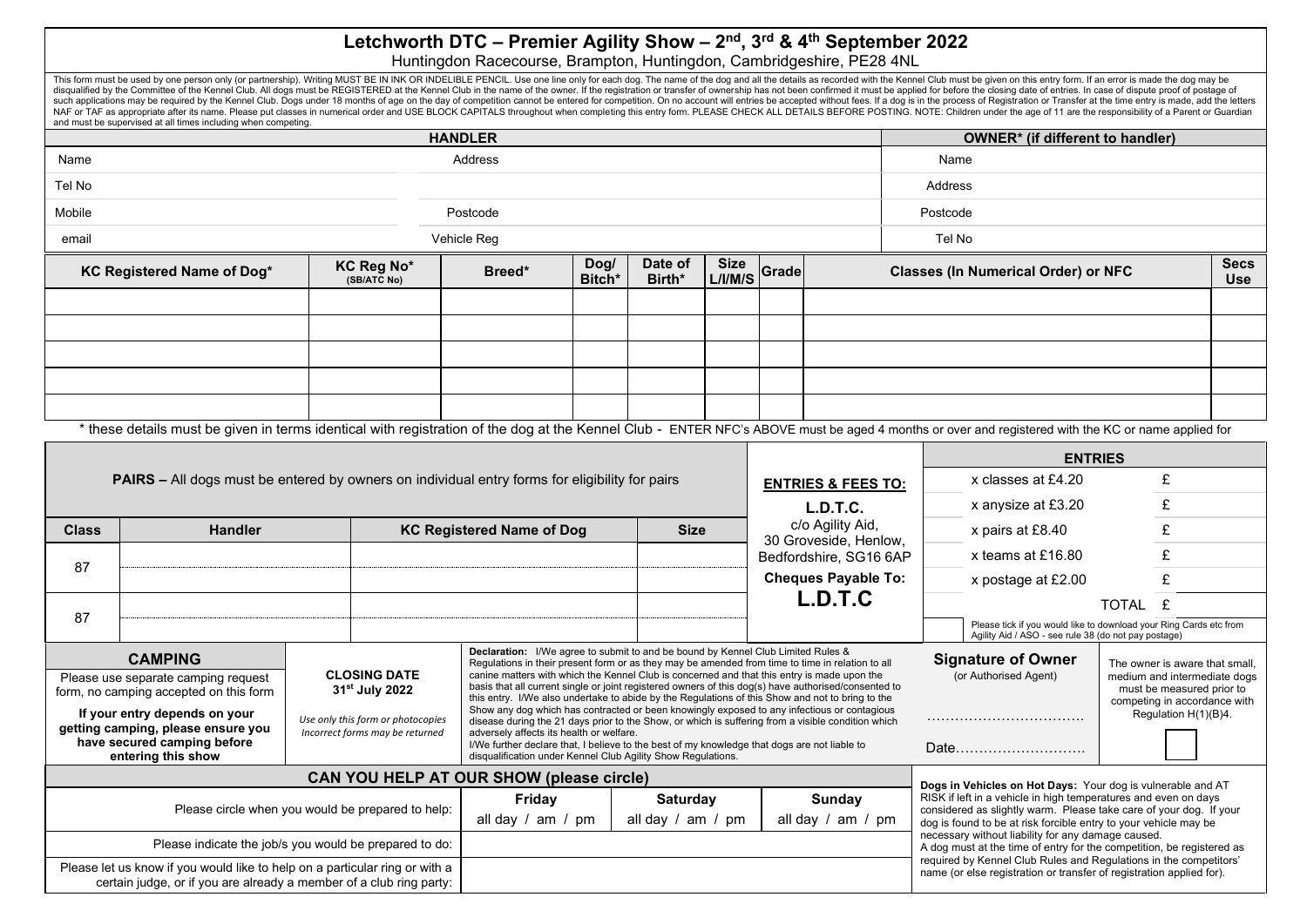## **Letchworth DTC – Premier Agility Show 2022**

## **International Agility Festival Team Qualifier Grades 1 – 7 (Special)**

| Class No             | Captain | <b>Team Name</b> | Team<br>Size |
|----------------------|---------|------------------|--------------|
|                      |         |                  |              |
|                      |         |                  |              |
| <b>KC Club Name:</b> |         |                  |              |

| Handler | <b>KC Registered Name of Dog</b> | Size |
|---------|----------------------------------|------|
|         |                                  |      |
|         |                                  |      |
|         |                                  |      |
|         |                                  |      |
| Res1:   |                                  |      |
| Res2:   |                                  |      |

| Class No             | Captain | <b>Team Name</b> | Team<br>Size |
|----------------------|---------|------------------|--------------|
|                      |         |                  |              |
|                      |         |                  |              |
| <b>KC Club Name:</b> |         |                  |              |

| Handler | KC Registered Name of Dog | Size |
|---------|---------------------------|------|
|         |                           |      |
|         |                           |      |
|         |                           |      |
|         |                           |      |
| Res1:   |                           |      |
| Res2:   |                           |      |